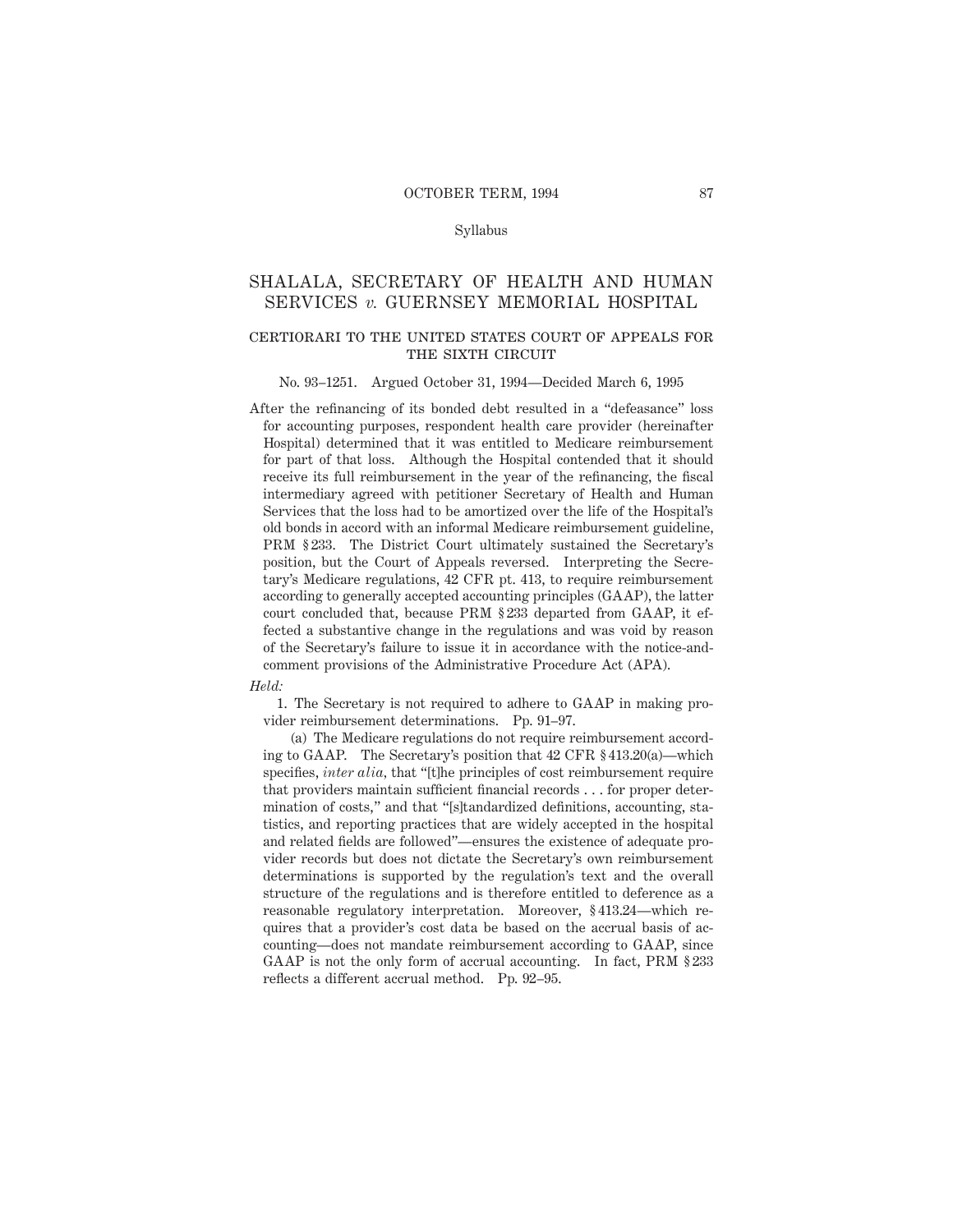### Syllabus

(b) The Secretary's reading of her regulations is consistent with the Medicare statute, which does not require adherence to GAAP, but merely instructs that, in establishing methods for determining reimbursable costs, she should "consider, among other things, the principles generally applied by national organizations or established prepayment organizations (which have developed such principles) . . . ," 42 U. S. C.  $§ 1395x(v)(1)(A)$ . Nor is there any basis for suggesting that the Secretary has a statutory duty to promulgate regulations that address every conceivable question in the process of determining equitable reimbursement. To the extent that  $$1395x(v)(1)(A)'s$  broad delegation of authority to her imposes a rulemaking obligation, it is one she has without doubt discharged by issuing comprehensive and intricate regulations that address a wide range of reimbursement questions and by relying upon an elaborate adjudicative structure to resolve particular details not specifically addressed by regulation. The APA does not require that all the specific applications of a rule evolve by further, more precise rules rather than by adjudication, and the Secretary's mode of determining benefits by both rulemaking and adjudication is a proper exercise of her statutory mandate. Pp. 95–97.

2. The Secretary's failure to follow the APA notice-and-comment provisions in issuing PRM § 233 does not invalidate that guideline. It was proper for the Secretary to issue a guideline or interpretive rule in determining that defeasance losses should be amortized. PRM § 233 is the Secretary's means of implementing the statute's mandate that the Medicare program bear neither more nor less than its fair share of reimbursement costs, 42 U.S.C.  $\S 1395x(v)(1)(A)(i)$ , and the regulatory requirement that only the actual cost of services rendered to beneficiaries during a given year be reimbursed, 42 CFR § 413.9. As such, PRM § 233 is a prototypical example of an interpretive rule issued by an agency to advise the public of its construction of the statutes and rules it administers. Interpretive rules do not require notice and comment, although they also do not have the force and effect of law and are not accorded that weight in the adjudicatory process. APA rulemaking would be required if PRM § 233 adopted a new position inconsistent with any of the Secretary's existing regulations. However, because the Secretary's regulations do not bind her to make Medicare reimbursements in accordance with GAAP, her determination in PRM § 233 to depart from GAAP by requiring bond defeasance losses to be amortized does not amount to a substantive change to the regulations. Pp. 97–100.

3. An examination of the nature and objectives of GAAP illustrates the unlikelihood that the Secretary would choose to impose upon herself the duty to go through the time-consuming rulemaking process when-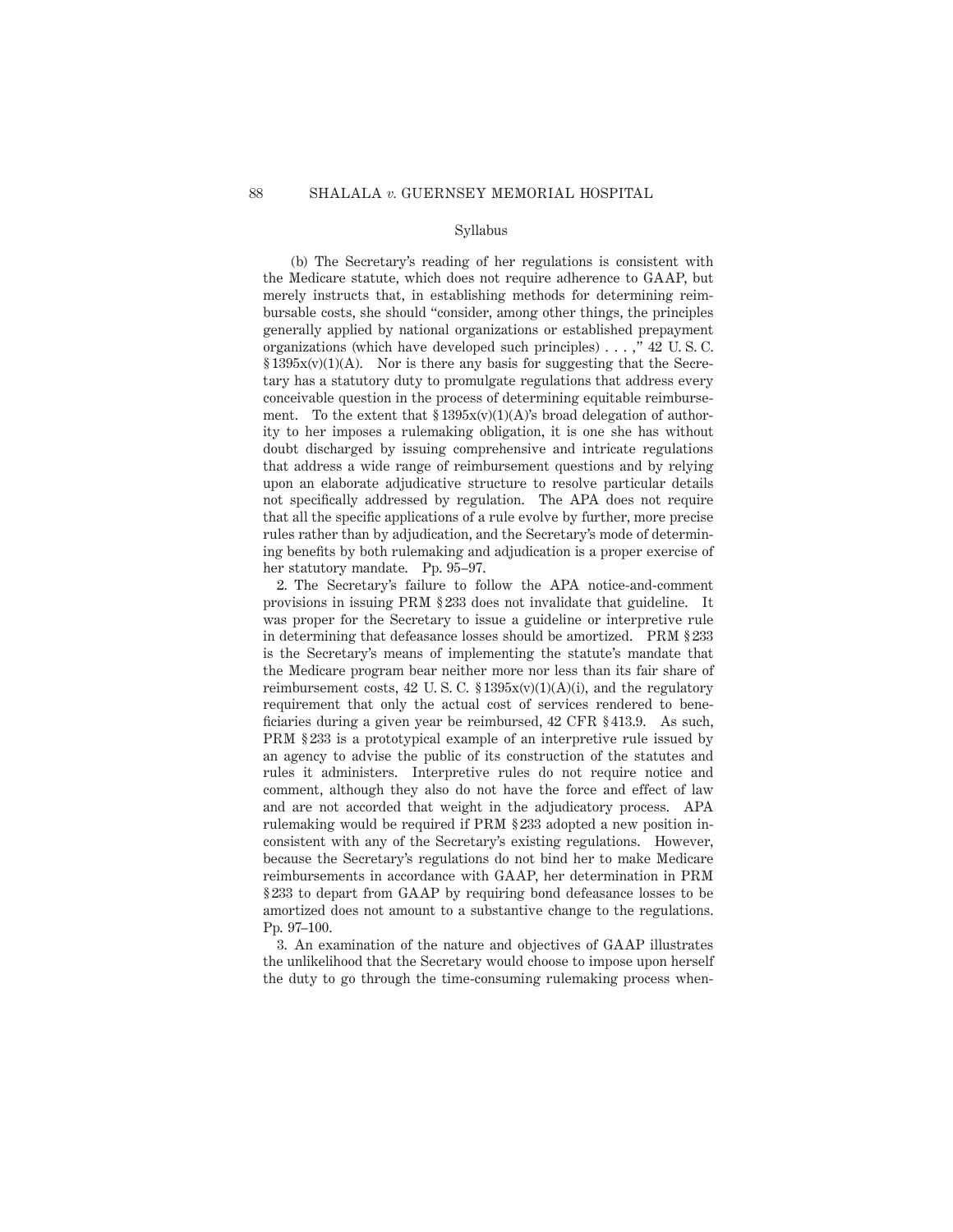ever she disagreed with any anouncements or changes in GAAP and wished to depart from them. Pp. 100–102.

(a) GAAP does not necessarily reflect economic reality, and its conservative orientation in guiding judgments and estimates ill serves Medicare reimbursement and its mandate to avoid cross-subsidization. Pp. 100–101.

(b) GAAP is not a lucid or encyclopedic set of pre-existing rules. It encompasses the conventions, rules, and procedures that define accepted accounting practice at a particular point in time, and changes over time. Even at any one point, GAAP consists of multiple sources, any number of which might present conflicting treatments of a particular accounting question. Pp. 101–102.

996 F. 2d 830, reversed.

KENNEDY, J., delivered the opinion of the Court, in which REHNQUIST, C. J., and Stevens, Ginsburg, and Breyer, JJ., joined. O'Connor, J., filed a dissenting opinion, in which SCALIA, SOUTER, and THOMAS, JJ., joined, *post,* p. 102.

*Kent L. Jones* argued the cause for petitioner. With him on the briefs were *Solicitor General Days, Assistant Attorney General Hunger, Deputy Solicitor General Kneedler, Anthony J. Steinmeyer,* and *John P. Schnitker.*

*Scott W. Taebel* argued the cause for respondent. With him on the brief was *Diane M. Signoracci.\**

JUSTICE KENNEDY delivered the opinion of the Court.

In this case a health care provider challenges a Medicare reimbursement determination by the Secretary of Health and Human Services. What begins as a rather conventional accounting problem raises significant questions respecting the interpretation of the Secretary's regulations and her authority to resolve certain reimbursement issues by adju-

<sup>\*</sup>Briefs of *amici curiae* urging affirmance were filed for the American Hospital Association et al. by *Robert A. Klein* and *Charles W. Bailey;* for the hospitals participating in *St. John Hospital* v. *Shalala* by *William G. Christopher, Chris Rossman,* and *Kenneth R. Marcus;* and for the Mother Frances Hospital et al. by *Dan M. Peterson.*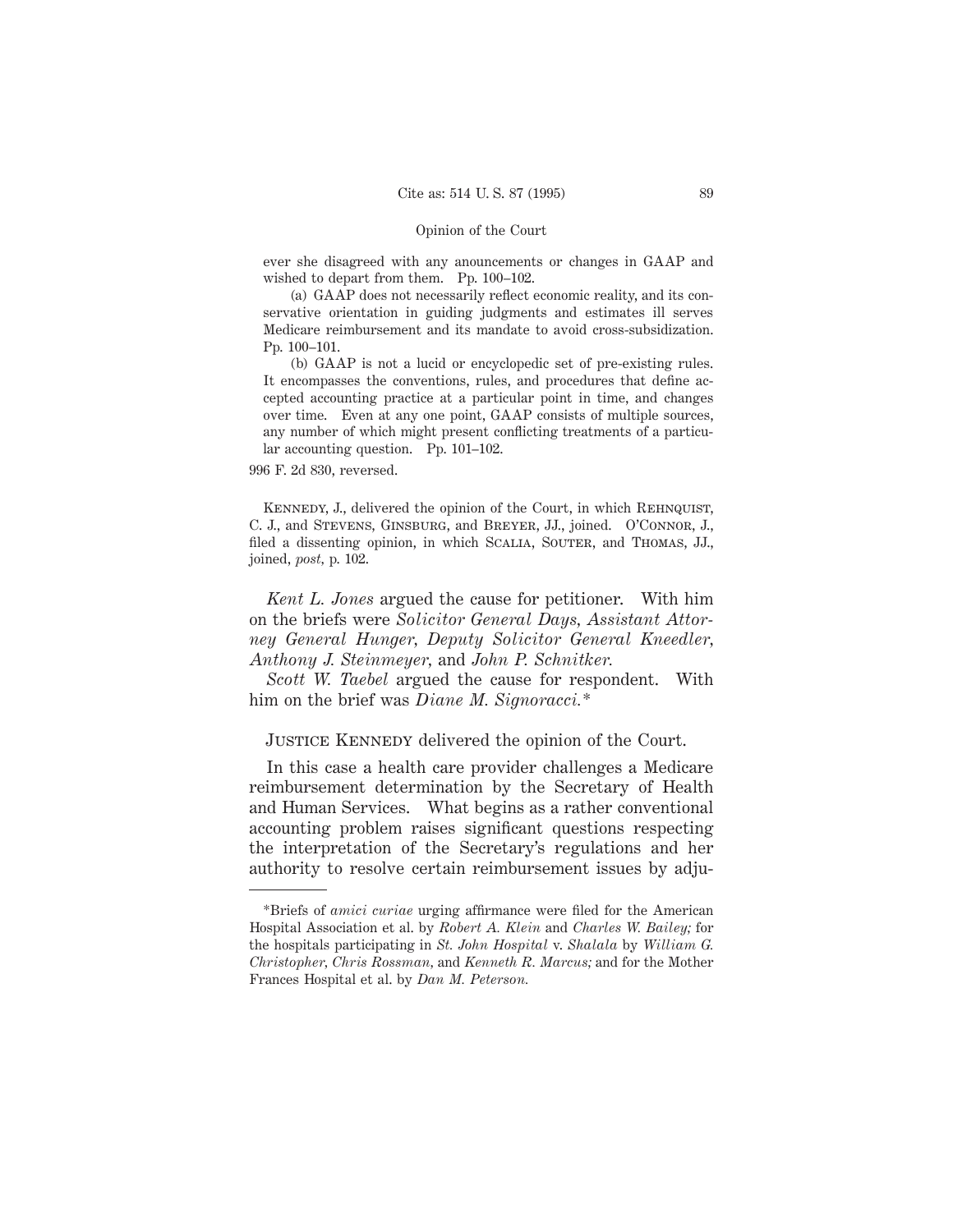dication and interpretive rules, rather than by regulations that address all accounting questions in precise detail.

The particular dispute concerns whether the Medicare regulations require reimbursement according to generally accepted accounting principles (GAAP), and whether the reimbursement guideline the Secretary relied upon is invalid because she did not follow the notice-and-comment provisions of the Administrative Procedure Act (APA) in issuing it. We hold that the Secretary's regulations do not require reimbursement according to GAAP and that her guideline is a valid interpretive rule.

Respondent Guernsey Memorial Hospital (hereinafter Hospital) issued bonds in 1972 and 1982 to fund capital improvements. In 1985, the Hospital refinanced its bonded debt by issuing new bonds. Although the refinancing will result in an estimated \$12 million saving in debt service costs, the transaction did result in an accounting loss, sometimes referred to as an advance refunding or defeasance loss, of \$672,581. The Hospital determined that it was entitled to Medicare reimbursement for about \$314,000 of the loss. The total allowable amount of the loss is not in issue, but its timing is. The Hospital contends it is entitled to full reimbursement in one year, the year of the refinancing; the Secretary contends the loss must be amortized over the life of the old bonds.

The Secretary's position is in accord with an informal Medicare reimbursement guideline. See U. S. Dept. of Health and Human Services, Medicare Provider Reimbursement Manual § 233 (Mar. 1993) (PRM). PRM § 233 does not purport to be a regulation and has not been adopted pursuant to the notice-and-comment procedures of the Administrative Procedure Act. The fiscal intermediary relied on § 233 and determined that the loss had to be amortized. The Provider Reimbursement Review Board disagreed, see App. to Pet. for Cert. 54a, but the Administrator of the Health Care

I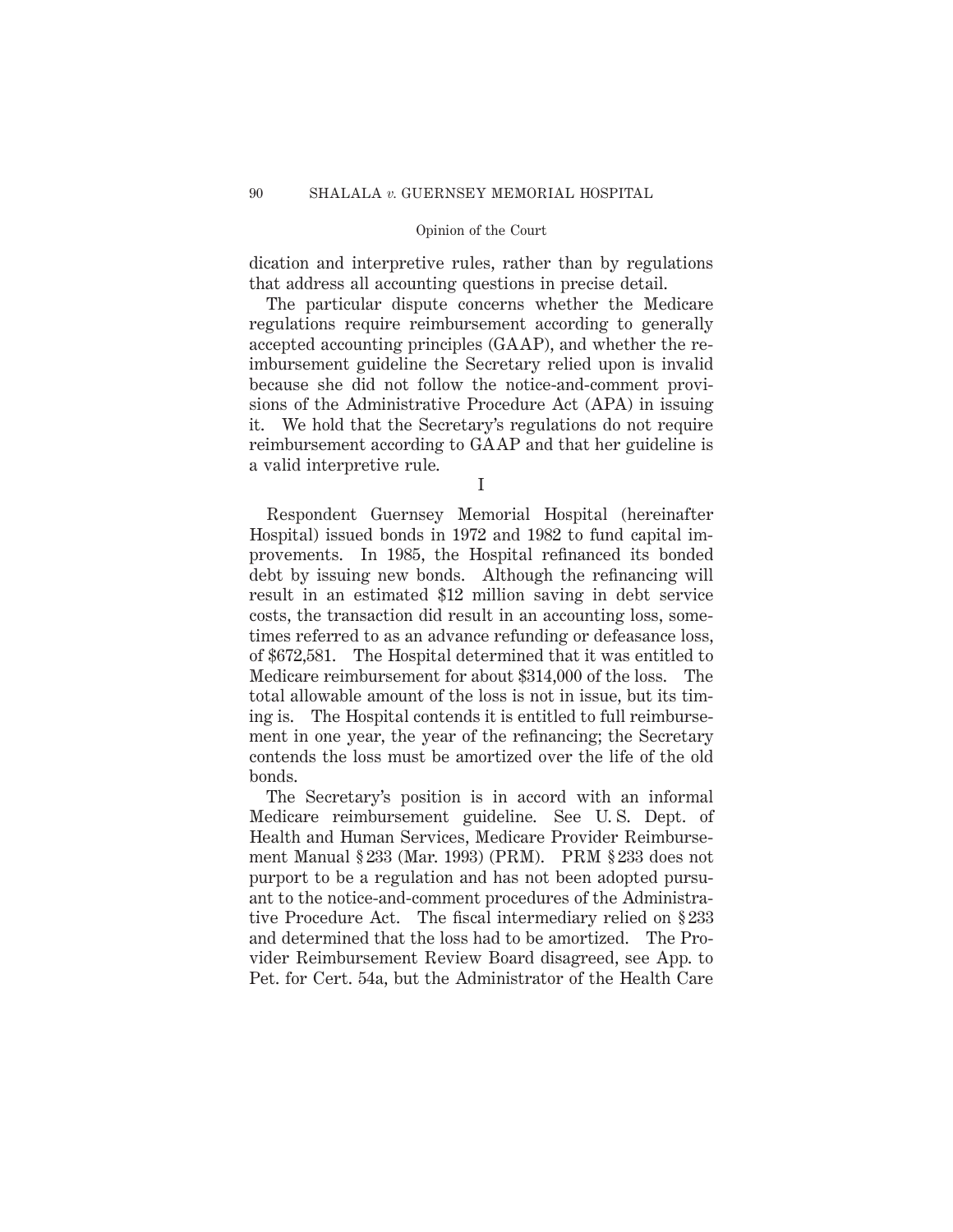Financing Administration reversed the Board's decision, see *id.,* at 40a. In the District Court the Secretary's position was sustained, see *Guernsey Memorial Hospital* v. *Sullivan,* 796 F. Supp. 283 (SD Ohio 1992), but the Court of Appeals reversed, see *Guernsey Memorial Hospital* v. *Secretary of Health and Human Services,* 996 F. 2d 830 (CA6 1993). In agreement with the Hospital, the court interpreted the Secretary's own regulations to contain a "flat statement that generally accepted accounting principles 'are followed' " in determining Medicare reimbursements. *Id.,* at 833 (quoting 42 CFR § 413.20(a)). Although it was willing to accept the argument that PRM § 233's treatment of advance refunding losses "squares with economic reality," 996 F. 2d, at 834, the Court of Appeals concluded that, because PRM § 233 departed from GAAP, it "effects a substantive change in the regulations [and is] void by reason of the agency's failure to comply with the Administrative Procedure Act in adopting it." *Id.,* at 832. Once the court ruled that GAAP controlled the timing of the accrual, it followed that the Hospital, not the Secretary, was correct and that the entire loss should be recognized in the year of refinancing.

We granted certiorari, 511 U. S. 1016 (1994), and now reverse.

II

Under the Medicare reimbursement scheme at issue here, participating hospitals furnish services to program beneficiaries and are reimbursed by the Secretary through fiscal intermediaries. See 42 U. S. C. §§ 1395g and 1395h (1988 and Supp. V). Hospitals are reimbursed for "reasonable costs," defined by the statute as "the cost actually incurred, excluding therefrom any part of incurred cost found to be unnecessary in the efficient delivery of needed health services."  $$1395x(v)(1)(A)$ . The Medicare Act, 79 Stat. 290, as amended, 42 U. S. C. § 1395 *et seq.,* authorizes the Secretary to promulgate regulations "establishing the method or methods to be used" for determining reasonable costs, directing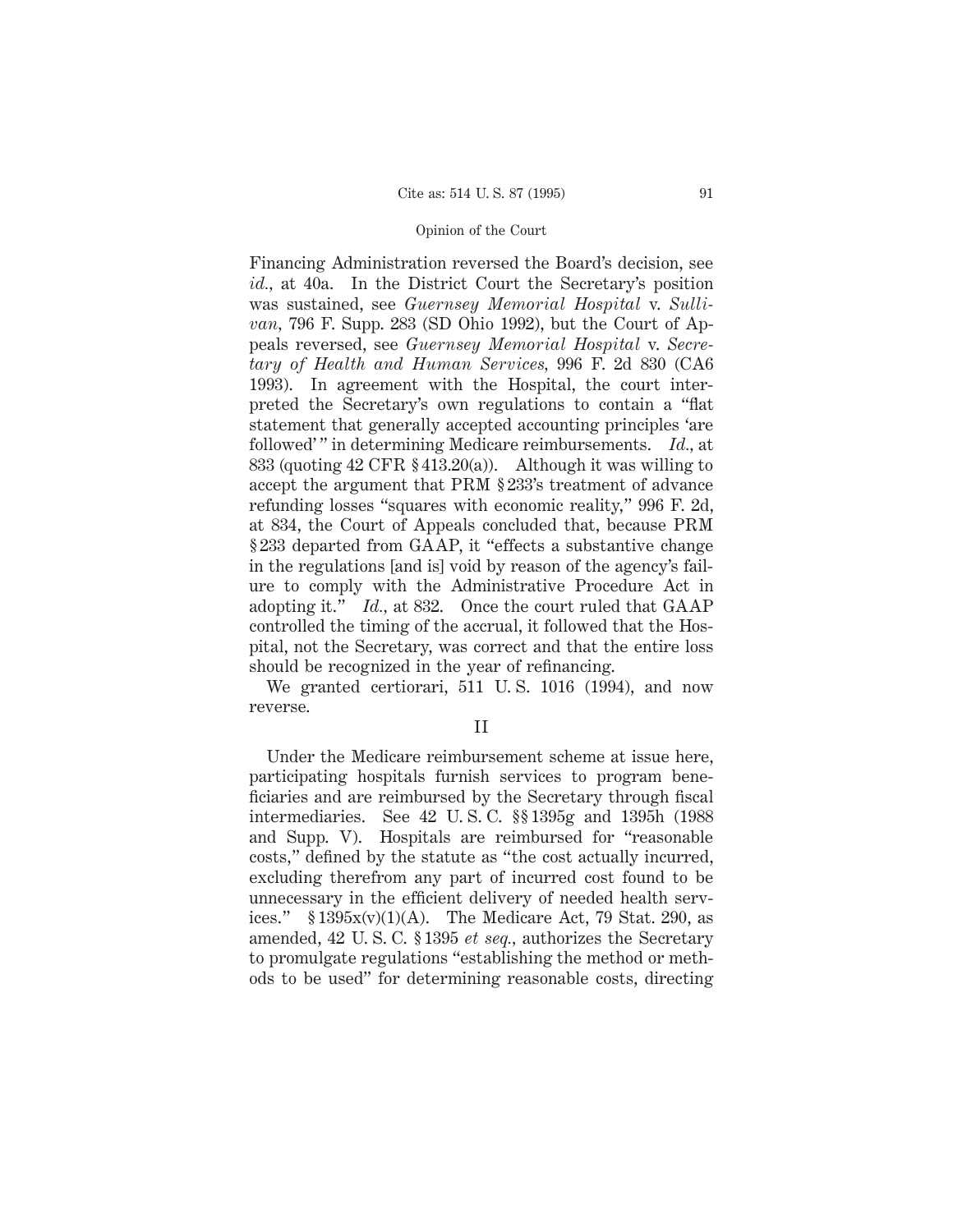her in the process to "consider, among other things, the principles generally applied by national organizations or established prepayment organizations (which have developed such principles) in computing" reimbursement amounts.  $§ 1395x(v)(1)(A).$ 

The Secretary has promulgated, and updated on an annual basis, regulations establishing the methods for determining reasonable cost reimbursement. See *Good Samaritan Hospital* v. *Shalala,* 508 U. S. 402, 404–407 (1993). The relevant provisions can be found within 42 CFR pt. 413 (1994). Respondent contends that two of these regulations,  $\S$  413.20(a) and 413.24, mandate reimbursement according to GAAP, and the Secretary counters that neither does.

### A

Section 413.20(a) provides as follows:

"The principles of cost reimbursement require that providers maintain sufficient financial records and statistical data for proper determination of costs payable under the program. Standardized definitions, accounting, statistics, and reporting practices that are widely accepted in the hospital and related fields are followed. Changes in these practices and systems will not be required in order to determine costs payable under the principles of reimbursement. Essentially the methods of determining costs payable under Medicare involve making use of data available from the institution's basis accounts, as usually maintained, to arrive at equitable and proper payment for services to beneficiaries."

Assuming, *arguendo,* that the "[s]tandardized definitions, accounting, statistics, and reporting practices" referred to by the regulation refer to GAAP, that nevertheless is just the beginning, not the end, of the inquiry. The decisive question still remains: Who is it that "follow[s]" GAAP, and for what purposes? The Secretary's view is that § 413.20(a) ensures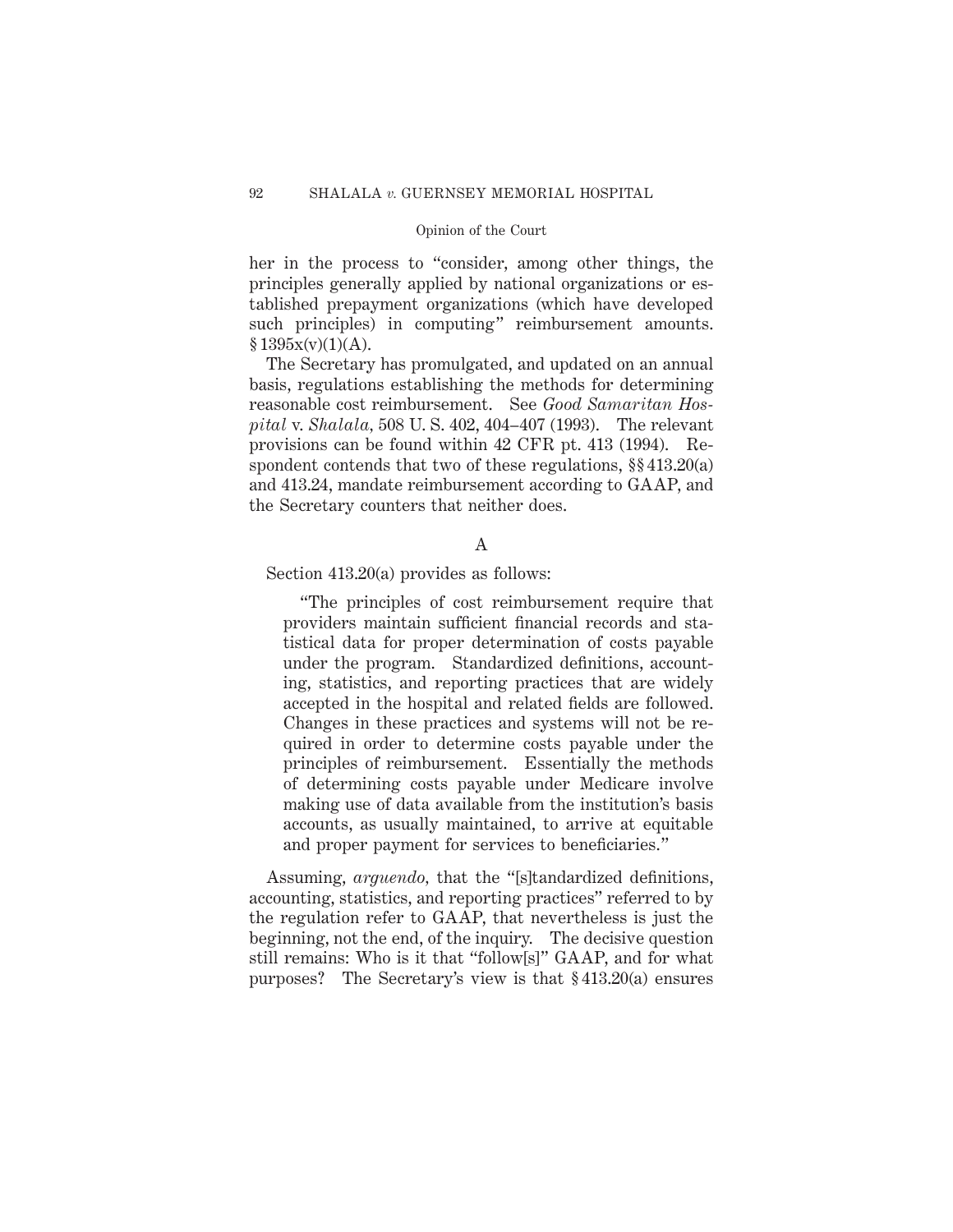the existence of adequate provider records but does not dictate her own reimbursement determinations. We are persuaded that the Secretary's reading is correct.

Section 413.20(a) sets forth its directives in an ordered progression. The first sentence directs that providers must maintain records that are sufficient for proper determination of costs. It does not say the records are conclusive of the entire reimbursement process. The second sentence makes it clear to providers that standardized accounting practices are followed. The third sentence reassures providers that changes in their recordkeeping practices and systems are not required in order to determine what costs the provider can recover when principles of reimbursement are applied to the provider's raw cost data. That sentence makes a distinction between recordkeeping practices and systems on one hand and principles of reimbursement on the other. The last sentence confirms the distinction, for it contemplates that a provider's basic financial information is organized according to GAAP as a beginning point from which the Secretary "arrive[s] at equitable and proper payment for services." This is far different from saying that GAAP is by definition an equitable and proper measure of reimbursement.

The essential distinction between recordkeeping requirements and reimbursement principles is confirmed by the organization of the regulations in 42 CFR pt. 413 (1994). Subpart A sets forth introductory principles. Subpart B, containing the regulation here in question, is entitled "Accounting Records and Reports." The logical conclusion is that the provisions in subpart B concern recordkeeping requirements rather than reimbursement, and closer inspection reveals this to be the case. Section 413.20 is the first section in subpart B, and is entitled "Financial data and reports." In addition to § 413.20(a), the other paragraphs in § 413.20 govern the "[f]requency of cost reports," "[r]ecordkeeping requirements for new providers," "[c]ontinuing provider recordkeeping requirements," and "[s]uspension of program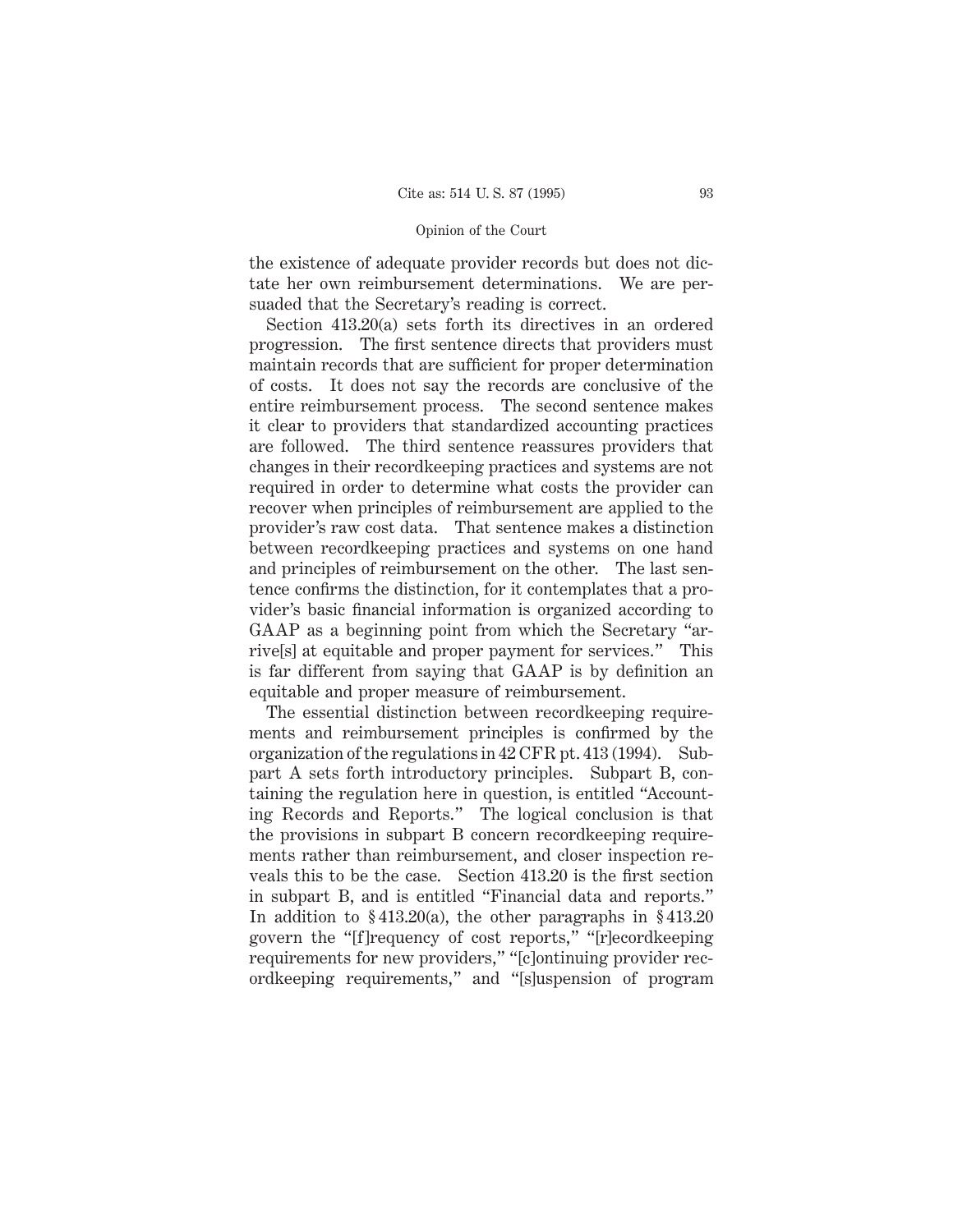payments to a provider . . . [who] does not maintain . . . adequate records." Not until the following subparts are cost reimbursement matters considered. Subpart C is entitled "Limits on Cost Reimbursement," subpart D "Apportionment [of Allowable Costs]," subpart E "Payments to Providers," and subparts F through H address reimbursement of particular cost categories. The logical sequence of a regulation or a part of it can be significant in interpreting its meaning.

It is true, as the Court of Appeals said, that § 413.20(a) "does not exist in a vacuum" but rather is a part of the overall Medicare reimbursement scheme. 996 F. 2d, at 835. But it does not follow from the fact that a provider's cost accounting is the first step toward reimbursement that it is the only step. It is hardly surprising that the reimbursement process begins with certain recordkeeping requirements.

The regulations' description of the fiscal intermediary's role underscores this interpretation. The regulations direct the intermediary to consult and assist providers in interpreting and applying the principles of Medicare reimbursement to generate claims for reimbursable costs, § 413.20(b), suggesting that a provider's own determination of its claims involves more than handing over its existing cost reports. The regulations permit initial acceptance of reimbursable cost claims, unless there are obvious errors or inconsistencies, in order to expedite payment. § 413.64(f)(2). When a subsequent, more thorough audit follows, it may establish that adjustments are necessary. *Ibid.;* see also §§ 421.100(a), (c). This sequence as well is consistent with the Secretary's view that a provider's cost accounting systems are only the first step in the ultimate determination of reimbursable costs.

The Secretary's position that § 413.20(a) does not bind her to reimburse according to GAAP is supported by the regulation's text and the overall structure of the regulations. It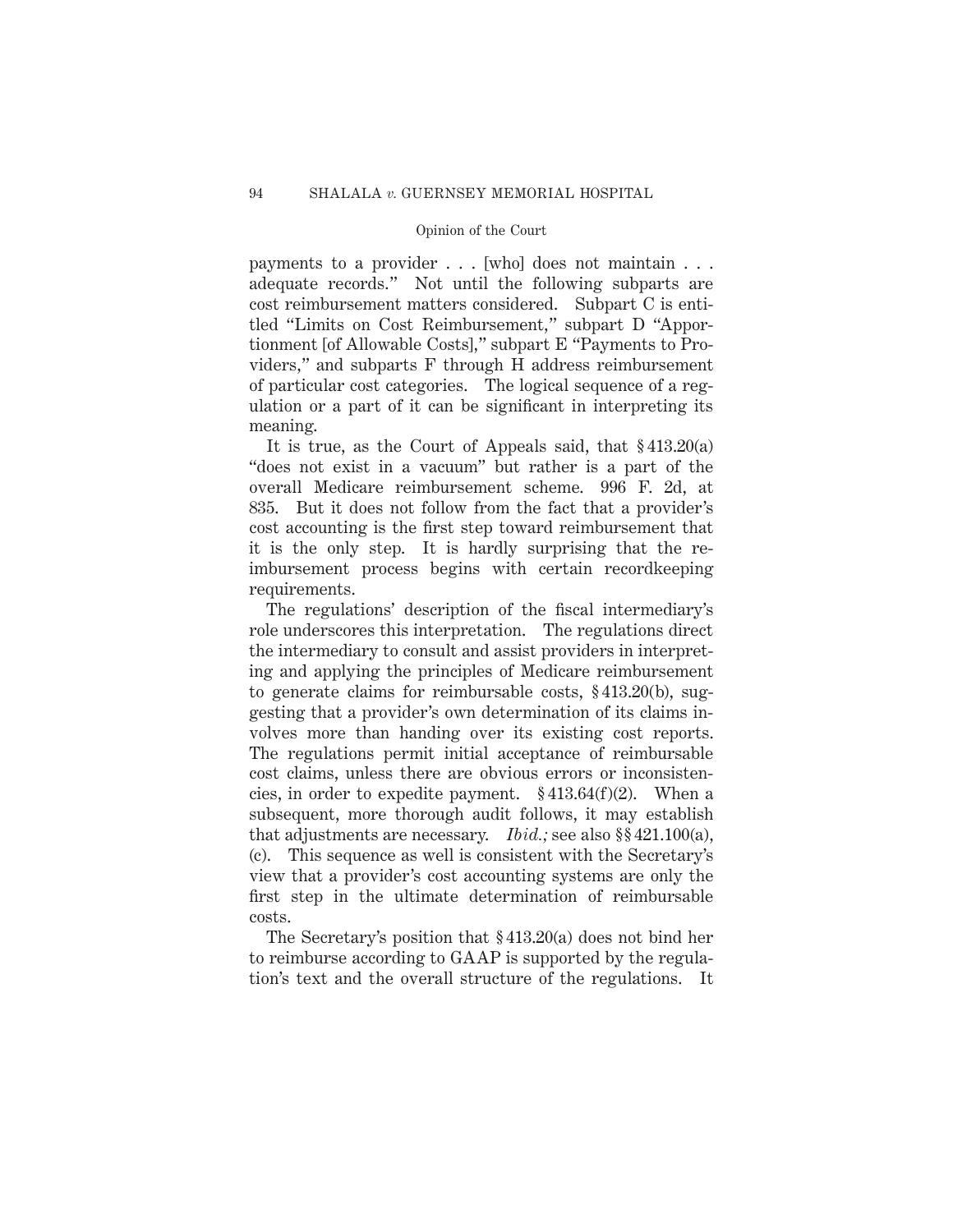is a reasonable regulatory interpretation, and we must defer to it. *Thomas Jefferson Univ.* v. *Shalala,* 512 U. S. 504, 512 (1994); see also *Martin* v. *Occupational Safety and Health Review Comm'n,* 499 U. S. 144, 151 (1991) ("Because applying an agency's regulation to complex or changing circumstances calls upon the agency's unique expertise and policymaking prerogatives, we presume that the power authoritatively to interpret its own regulations is a component of the agency's delegated lawmaking powers"); *Lyng* v. *Payne,* 476 U. S. 926, 939 (1986) ("agency's construction of its own regulations is entitled to substantial deference").

Respondent argues that, even if § 413.20(a) does not mandate reimbursement according to GAAP, § 413.24 does. This contention need not detain us long. Section 413.24 requires that a provider's cost data be based on the accrual basis of accounting, under which "revenue is reported in the period when it is earned, regardless of when it is collected, and expenses are reported in the period in which they are incurred, regardless of when they are paid." § 413.24(b)(2). But GAAP is not the only form of accrual accounting; in fact, both the GAAP approach and PRM § 233 reflect different methods of accrual accounting. See Accounting Principles Board (APB) Opinion No. 26, ¶¶ 5–8, reprinted at App. 64–66 (describing alternative accrual methods of recognizing advance refunding losses, including the one adopted in PRM § 233). Section 413.24 does not, simply by its accrual accounting requirement, bind the Secretary to make reimbursements according to GAAP.

B

The Secretary's reading of her regulations is consistent with the Medicare statute. Rather than requiring adherence to GAAP, the statute merely instructs the Secretary, in establishing the methods for determining reimbursable costs, to "consider, among other things, the principles generally applied by national organizations or established prepay-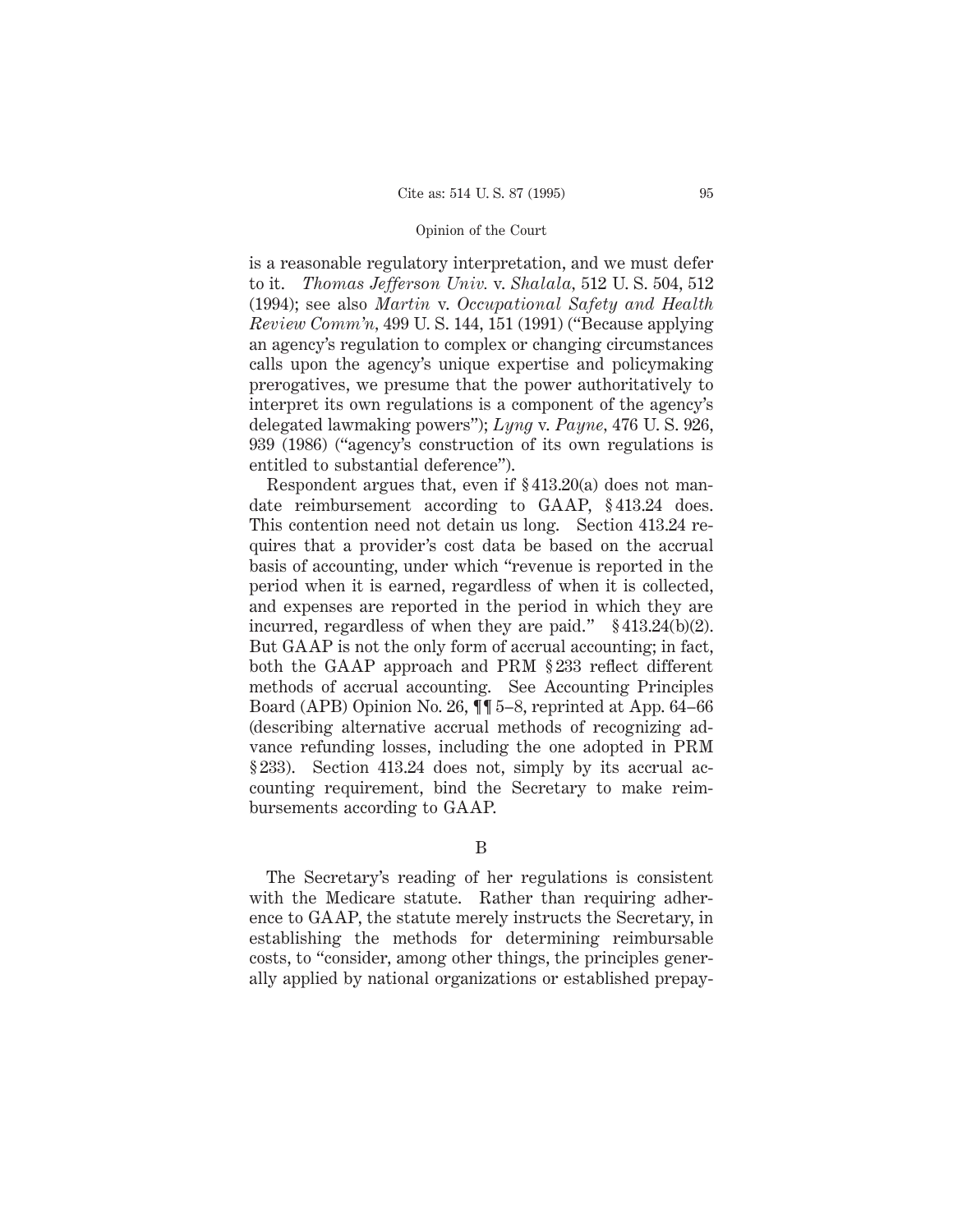ment organizations (which have developed such principles) in computing the amount of payment . . . to providers of services." 42 U.S.C.  $$1395x(v)(1)(A)$ .

Nor is there any basis for suggesting that the Secretary has a statutory duty to promulgate regulations that, either by default rule or by specification, address every conceivable question in the process of determining equitable reimbursement. To the extent the Medicare statute's broad delegation of authority imposes a rulemaking obligation, see *ibid.,* it is one the Secretary has without doubt discharged. See *Good Samaritan Hospital* v. *Shalala,* 508 U. S., at 418, and n. 13, 419, n. 15. The Secretary has issued regulations to address a wide range of reimbursement questions. The regulations are comprehensive and intricate in detail, addressing matters such as limits on cost reimbursement, apportioning costs to Medicare services, and the specific treatment of numerous particular costs. As of 1994, these regulations consumed some 640 pages of the Code of Federal Regulations.

As to particular reimbursement details not addressed by her regulations, the Secretary relies upon an elaborate adjudicative structure which includes the right to review by the Provider Reimbursement Review Board, and, in some instances, the Secretary, as well as judicial review in federal district court of final agency action. 42 U. S. C. § 1395*oo*(f)(1); see *Bethesda Hospital Assn.* v. *Bowen,* 485 U. S. 399, 400–401 (1988). That her regulations do not resolve the specific timing question before us in a conclusive way, or "could use a more exact mode of calculating," does not, of course, render them invalid, for the "methods for the estimation of reasonable costs" required by the statute only need be "generalizations [that] necessarily will fail to yield exact numbers." *Good Samaritan, supra,* at 418. The APA does not require that all the specific applications of a rule evolve by further, more precise rules rather than by adjudication. See *NLRB* v. *Bell Aerospace Co.,* 416 U. S. 267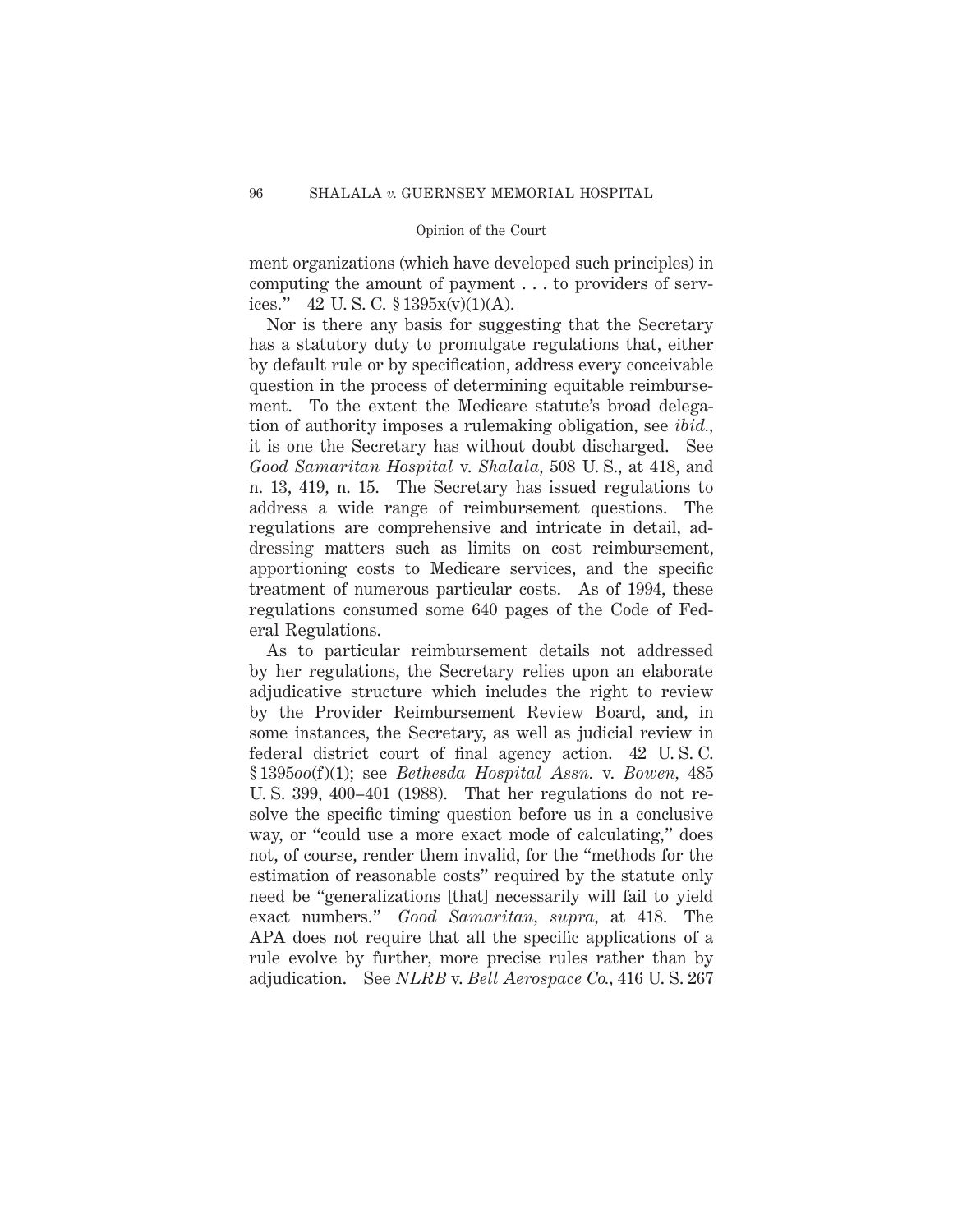(1974); *SEC* v. *Chenery Corp.*, 332 U. S. 194 (1947). The Secretary's mode of determining benefits by both rulemaking and adjudication is, in our view, a proper exercise of her statutory mandate.

#### III

We also believe it was proper for the Secretary to issue a guideline or interpretive rule in determining that defeasance losses should be amortized. PRM § 233 is the means to ensure that capital-related costs allowable under the regulations are reimbursed in a manner consistent with the statute's mandate that the program bear neither more nor less than its fair share of costs. 42 U.S.C.  $\frac{1395x(v)(1)(A)(i)}{2}$ ("[T]he necessary costs of efficiently delivering covered services to individuals covered by [Medicare] will not be borne by individuals not so covered, and the costs with respect to individuals not so covered will not be borne by [Medicare]"). The Secretary has promulgated regulations authorizing reimbursement of capital-related costs such as respondent's that are "appropriate and helpful in . . . maintaining the operation of patient care facilities," 42 CFR § 413.9(b)(2) (1994); see generally §§ 413.130–413.157, including "[n]ecessary and proper interest" and other costs associated with capital indebtedness,  $§ 413.153(a)(1)$ ; see also  $§ 413.130(a)(7)$ and (g). The only question unaddressed by the otherwise comprehensive regulations on this particular subject is whether the loss should be recognized at once or spread over a period of years. It is at this step that PRM § 233 directs amortization.

Although one-time recognition in the initial year might be the better approach where the question is how best to portray a loss so that investors can appreciate in full a company's financial position, see APB Opinion 26, ¶¶ 4–5, reprinted at App. 64, the Secretary has determined in PRM § 233 that amortization is appropriate to ensure that Medicare only reimburse its fair share. The Secretary must calculate how much of a provider's total allowable costs are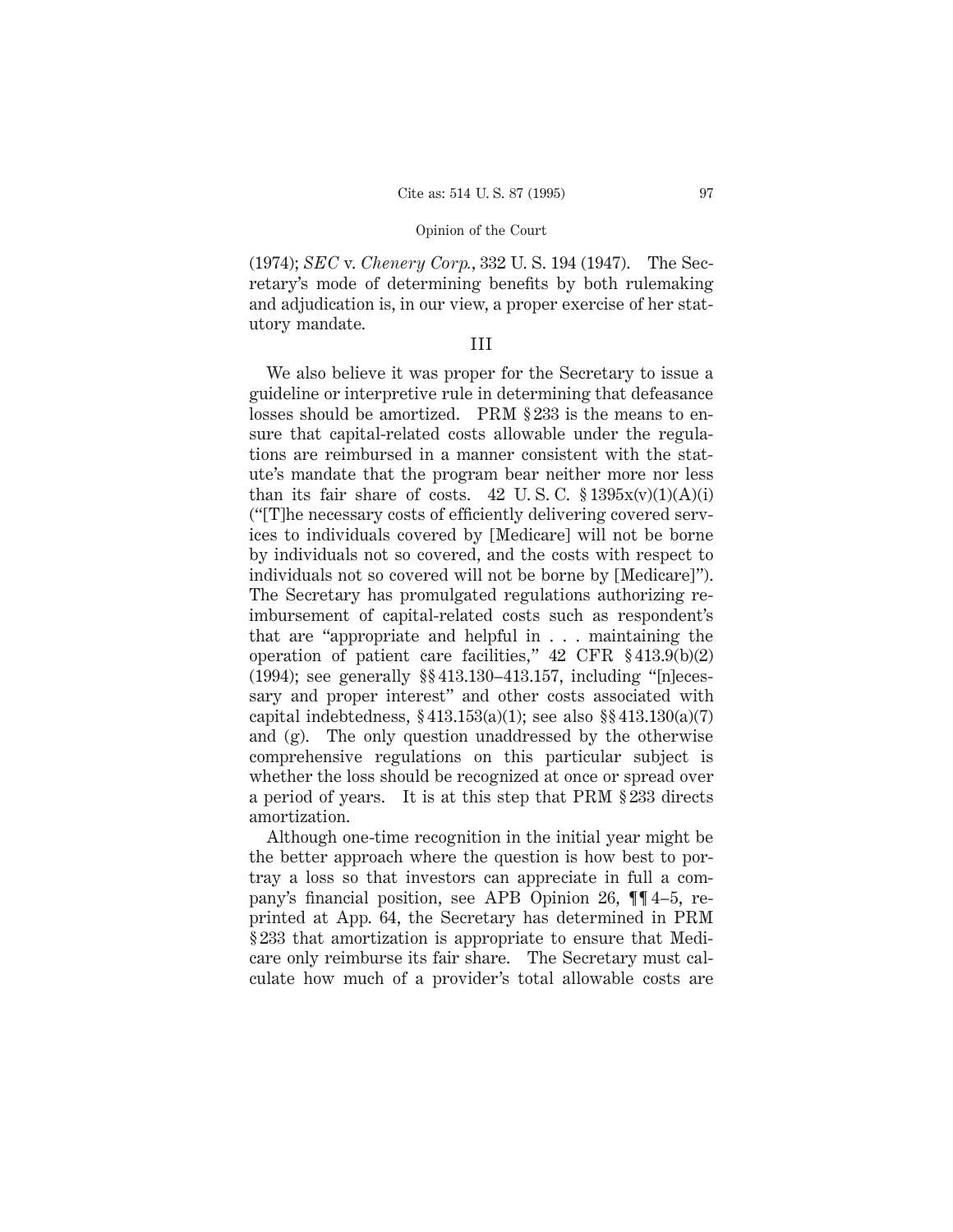attributable to Medicare services, see 42 CFR §§ 413.5(a), 413.9(a), and (c)(3) (1994), which entails calculating what proportion of the provider's services were delivered to Medicare patients, §§ 413.50 and 413.53. This ratio is referred to as the provider's "Medicare utilization." App. to Pet. for Cert. 49a. In allocating a provider's total allowable costs to Medicare, the Secretary must guard against various contingencies. The percentage of a hospital's patients covered by Medicare may change from year to year; or the provider may drop from the Medicare program altogether. Either will cause the hospital's Medicare utilization to fluctuate. Given the undoubted fact that Medicare utilization will not be an annual constant, the Secretary must strive to assure that costs associated with patient services provided over time be spread, to avoid distortions in reimbursement. As the provider's yearly Medicare utilization becomes ascertainable, the Secretary is able to allocate costs with accuracy and the program can bear its proportionate share. Proper reimbursement requires proper timing. Should the Secretary reimburse in one year costs in fact attributable to a span of years, the reimbursement will be determined by the provider's Medicare utilization for that one year, not for later years. This leads to distortion. If the provider's utilization rate changes or if the provider drops from the program altogether the Secretary will have reimbursed up front an amount other than that attributable to Medicare services. The result would be cross-subsidization, *id.,* at 50a, which the Act forbids. 42 U.S.C.  $$1395x(v)(1)(A)(i)$ .

That PRM § 233 implements the statutory ban on crosssubsidization in a reasonable way is illustrated by the Administrator's application of § 233 to the facts of this case. The Administrator found that respondent's loss "did not relate exclusively to patient care services rendered in the year of the loss . . . . [but were] more closely related to [patient care services in] the years over which the original bond term extended." App. to Pet. for Cert. 49a. Because the loss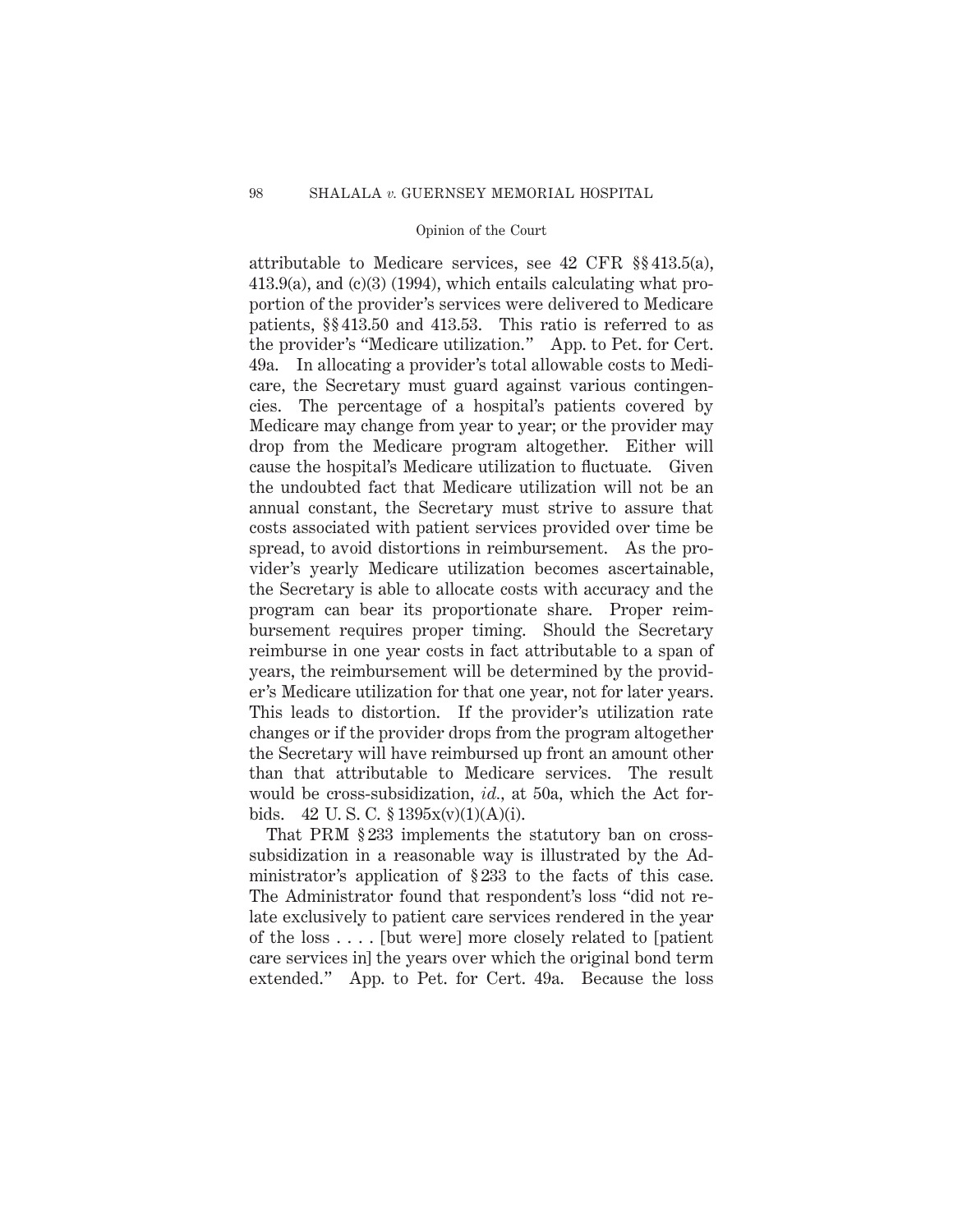was associated with patient services over a period of time, the Administrator concluded that amortization was required to avoid the statutory ban on cross-subsidization:

"The statutory prohibition against cross-subsidization [citing the provision codified at 42 U.S.C.  $\S 1395x$  $(v)(1)(A)$ , requires that costs recognized in one year, but attributable to health services rendered over a number of years, be amortized and reimbursed during those years when Medicare beneficiaries use those services." *Id.,* at 50a (footnote omitted).

"By amortizing the loss to match it to Medicare utilization over the years to which it relates, the program is protected from any drop in Medicare utilization, and the provider is likewise assured that it will be adequately reimbursed if Medicare utilization increases. Further, the program is protected from making a payment attributable to future years and then having the provider drop out of the Program before services are rendered to Medicare beneficiaries in those future years." *Id.,* at 49a (footnote omitted).

As an application of the statutory ban on crosssubsidization and the regulatory requirement that only the actual cost of services rendered to beneficiaries during a given year be reimbursed, 42 U.S.C.  $$1395x(v)(1)(A)(i); 42$ CFR § 413.9 (1994), PRM § 233 is a prototypical example of an interpretive rule " 'issued by an agency to advise the public of the agency's construction of the statutes and rules which it administers.'" *Chrysler Corp. v. Brown,* 441 U.S. 281, 302, n. 31 (1979) (quoting Attorney General's Manual on the Administrative Procedure Act 30, n. 3 (1947)). Interpretive rules do not require notice and comment, although, as the Secretary recognizes, see Foreword to PRM, they also do not have the force and effect of law and are not accorded that weight in the adjudicatory process, *ibid.*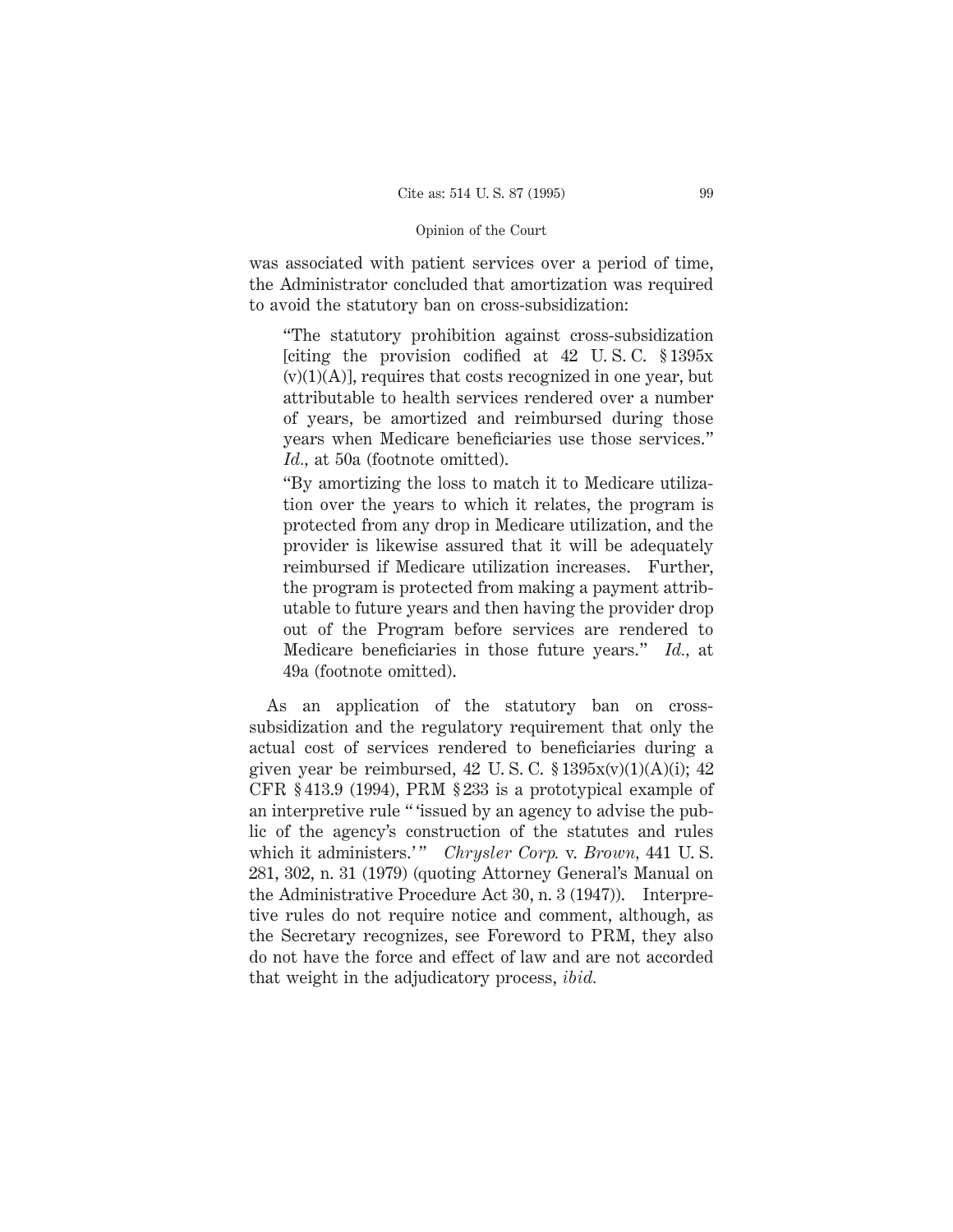We can agree that APA rulemaking would still be required if PRM § 233 adopted a new position inconsistent with any of the Secretary's existing regulations. As set forth in Part II, however, her regulations do not require reimbursement according to GAAP. PRM § 233 does not, as the Court of Appeals concluded it does, "effec[t] a substantive change in the regulations." 996 F. 2d, at 832.

### IV

There is much irony in the suggestion, made in support of the Hospital's interpretation of the statute and regulations, that the Secretary has bound herself to delegate the determination of any matter not specifically addressed by the regulations to the conventions of financial accounting that comprise GAAP. The Secretary in effect would be imposing upon herself a duty to go through the time-consuming rulemaking process whenever she disagrees with any announcements or changes in GAAP and wishes to depart from them. Examining the nature and objectives of GAAP illustrates the unlikelihood that the Secretary would choose that course.

Contrary to the Secretary's mandate to match reimbursement with Medicare services, which requires her to determine with some certainty just when and on whose account costs are incurred, GAAP "do[es] not necessarily parallel economic reality." R. Kay & D. Searfoss, Handbook of Accounting and Auditing, ch. 5, p. 7 (2d ed. 1989). Financial accounting is not a science. It addresses many questions as to which the answers are uncertain and is a "process [that] involves continuous judgments and estimates." *Id.,* ch. 5, at 7–8. In guiding these judgments and estimates, "financial accounting has as its foundation the principle of conservatism, with its corollary that 'possible errors in measurement [should] be in the direction of understatement rather than overstatement of net income and net assets.'" *Thor Power Tool Co.* v. *Commissioner,* 439 U. S. 522, 542 (1979) (citation omitted). This orientation may be consistent with the ob-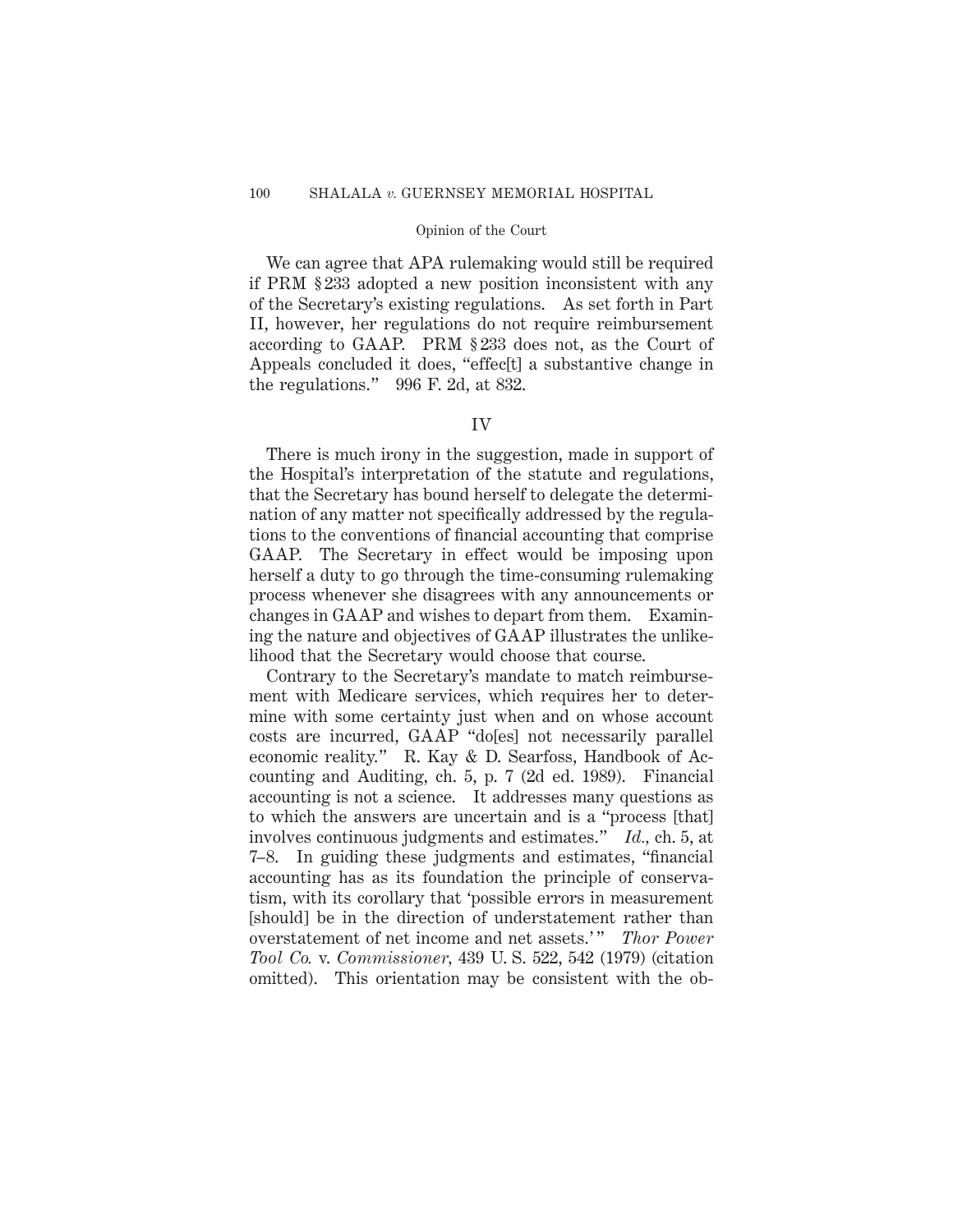jective of informing investors, but it ill serves the needs of Medicare reimbursement and its mandate to avoid crosssubsidization. Cf. *id.,* at 543 ("[T]he accountant's conservatism cannot bind the Commissioner [of the IRS] in his efforts to collect taxes").

GAAP is not the lucid or encyclopedic set of pre-existing rules that the dissent might perceive it to be. Far from a single-source accounting rulebook, GAAP "encompasses the conventions, rules, and procedures that define accepted accounting practice at a particular point in time." Kay & Searfoss, ch. 5, at 7 (1994 Update). GAAP changes and, even at any one point, is often indeterminate. "[T]he determination that a particular accounting principle is generally accepted may be difficult because no single source exists for all principles." *Ibid.* There are 19 different GAAP sources, any number of which might present conflicting treatments of a particular accounting question. *Id.,* ch. 5, at 6–7. When such conflicts arise, the accountant is directed to consult an elaborate hierarchy of GAAP sources to determine which treatment to follow. *Ibid.* We think it is a rather extraordinary proposition that the Secretary has consigned herself to this process in addressing the timing of Medicare reimbursement.

The framework followed in this case is a sensible structure for the complex Medicare reimbursement process. The Secretary has promulgated regulations setting forth the basic principles and methods of reimbursement, and has issued interpretive rules such as PRM § 233 that advise providers how she will apply the Medicare statute and regulations in adjudicating particular reimbursement claims. Because the Secretary's regulations do not bind her to make Medicare reimbursements in accordance with GAAP, her determination in PRM § 233 to depart from GAAP by requiring bond defeasance losses to be amortized does not amount to a substantive change to the regulations. It is a valid interpretive rule, and it was reasonable for the Secretary to follow that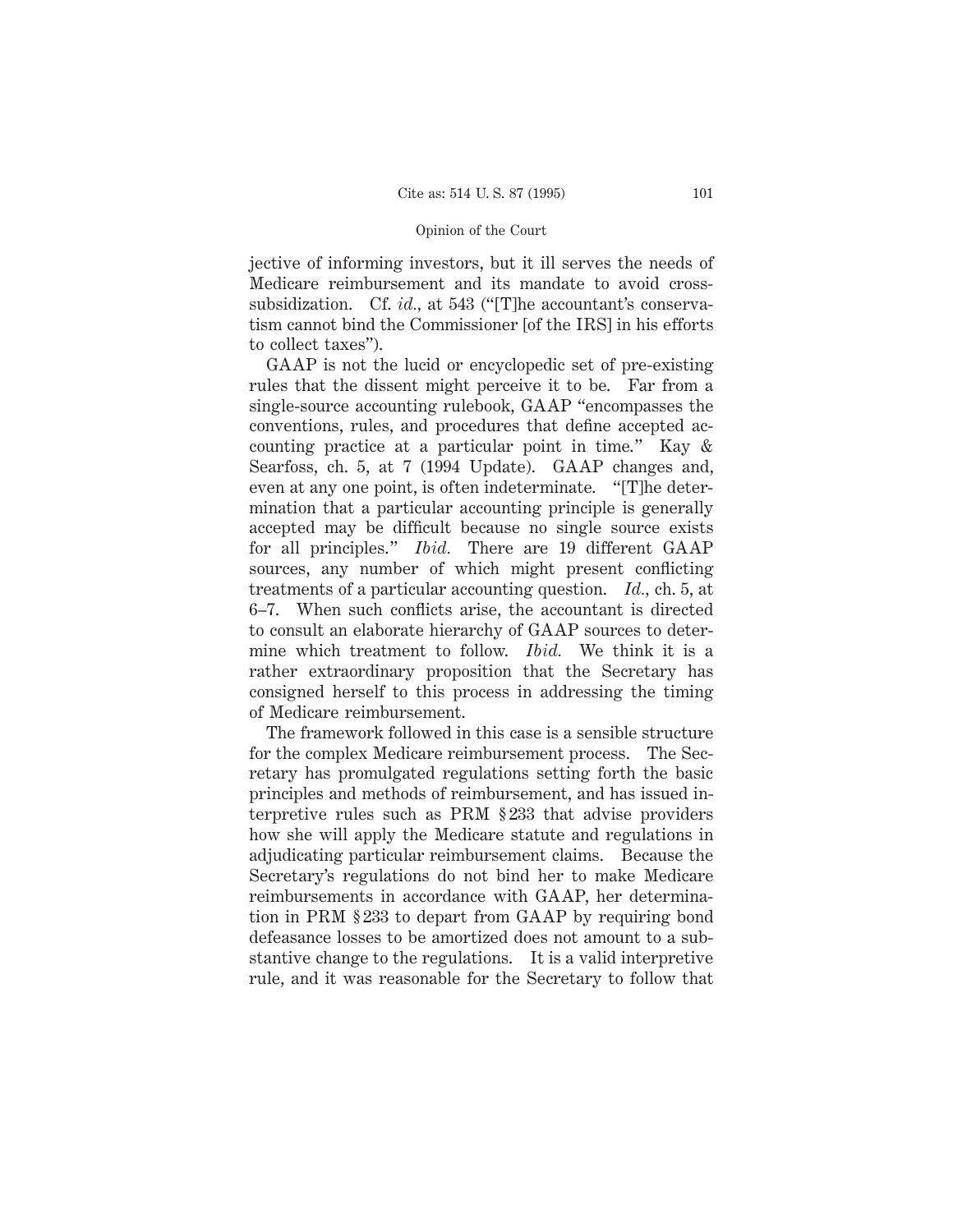policy here to deny respondent's claim for full reimbursement of its defeasance loss in 1985.

The judgment of the Court of Appeals is reversed.

### *It is so ordered.*

Justice O'Connor, with whom Justice Scalia, Justice SOUTER, and JUSTICE THOMAS join, dissenting.

Unlike the Court, I believe that general Medicare reporting and reimbursement regulations require provider costs to be treated according to "generally accepted accounting principles." As a result, I would hold that contrary guidelines issued by the Secretary of Health and Human Services in an informal policy manual and applied to determine the timing of reimbursement in this case are invalid for failure to comply with the notice and comment procedures established by the Administrative Procedure Act, 5 U. S. C. § 553. Because the Court holds to the contrary, I respectfully dissent.

### I

It is undisputed, as the Court notes, *ante,* at 90, that respondent, Guernsey Memorial Hospital (Hospital), is entitled to reimbursement for the reasonable advance refunding costs it incurred when it refinanced its capital improvement bonds in 1985. The only issue here is one of timing: whether reimbursement is to be made in a lump sum in the year of the refinancing, in accordance with generally accepted accounting principles (known in the accounting world as GAAP), or in a series of payments over the remaining life of the original bonds, as the Secretary ultimately concluded after applying § 233 of the Medicare Provider Reimbursement Manual (PRM). The Hospital challenged the Secretary's reimbursement decision under the Medicare Act, 42 U. S. C. § 1395*oo*(f), which incorporates the Administrative Procedure Act, 5 U. S. C. § 551 *et seq.* (1988 ed. and Supp. V), by reference. Under the governing standard, reviewing courts are to "hold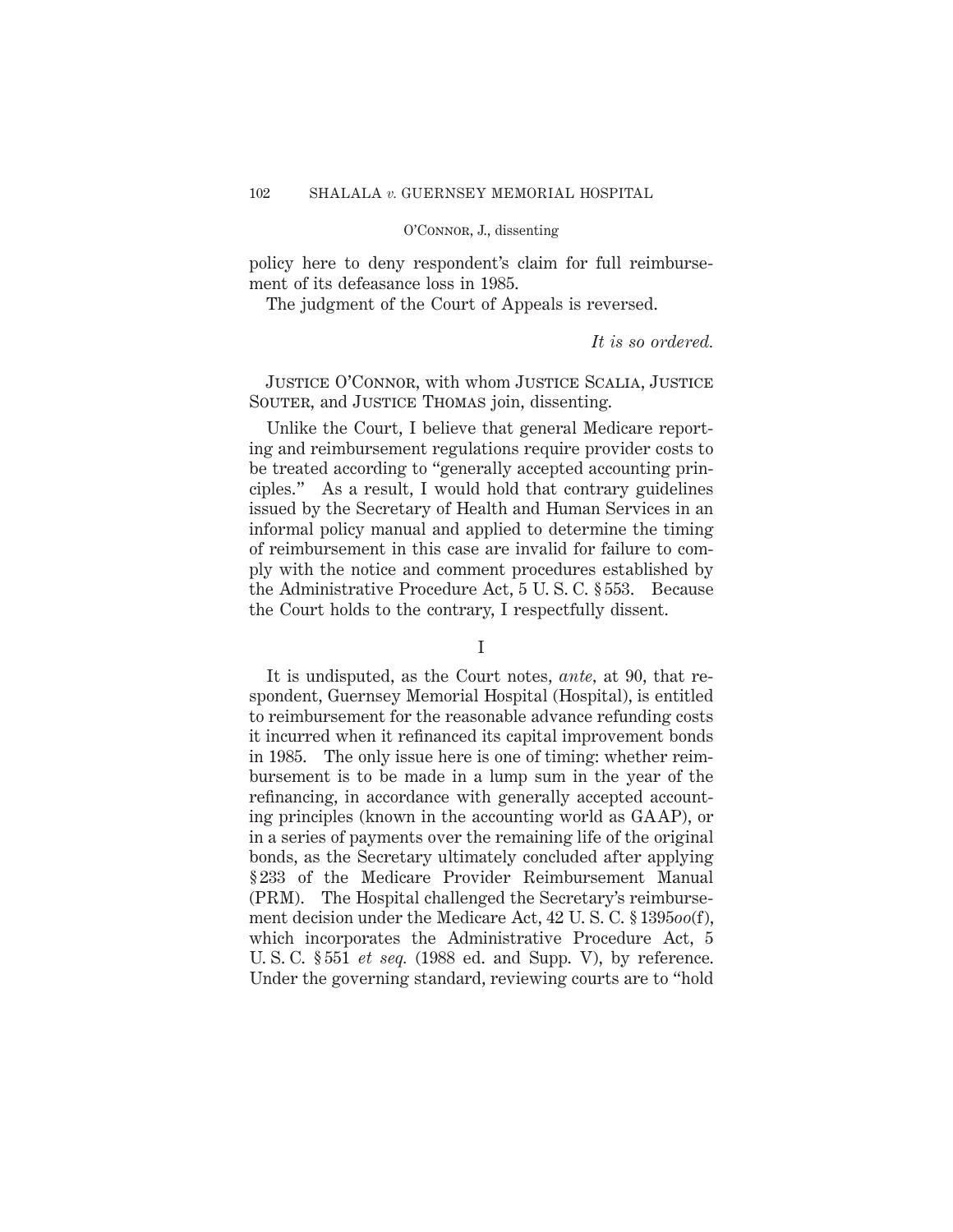unlawful and set aside" an agency action that is "arbitrary, capricious, an abuse of discretion, or otherwise not in accordance with law."  $5 \text{ U.S. C. } $706(2)(\text{A})$ . We must give substantial deference to an agency's interpretation of its own regulations, *Lyng* v. *Payne,* 476 U. S. 926, 939 (1986), but an agency's interpretation cannot be sustained if it is " 'plainly erroneous or inconsistent with the regulation.'" *Stinson* v. *United States,* 508 U. S. 36, 45 (1993) (quoting *Bowles* v. *Seminole Rock & Sand Co.,* 325 U. S. 410, 414 (1945)). In my view, that is the case here.

The Medicare Act requires that, for reimbursement purposes, the actual reasonable costs incurred by a provider "shall be determined in accordance with regulations establishing the method or methods to be used . . . in determining such costs." 42 U.S.C.  $$1395x(v)(1)(A)$ . The Secretary's regulations similarly provide that the "[r]easonable cost of any services must be determined in accordance with regulations establishing the method or methods to be used, and the items to be included." 42 CFR § 413.9(b)(1) (1994). The Secretary is not bound to adopt GAAP for reimbursement purposes; indeed, the statute only requires that, in promulgating the necessary regulations, "the Secretary shall consider, among other things, the principles generally applied by national organizations or established prepayment organizations (which have developed such principles) in computing the amount of payment . . . to providers of services . . . ." 42 U.S.C.  $$1395x(v)(1)(A)$ . Neither the Hospital nor the Court of Appeals disputes that the Secretary has broad and flexible authority to prescribe standards for reimbursement. See *Good Samaritan Hospital* v. *Shalala,* 508 U. S. 402, 418, n. 13 (1993).

Nevertheless, the statute clearly contemplates that the Secretary will state the applicable reimbursement methods in regulations—including default rules that cover a range of situations unless and until specific regulations are promulgated to supplant them with respect to a particular type of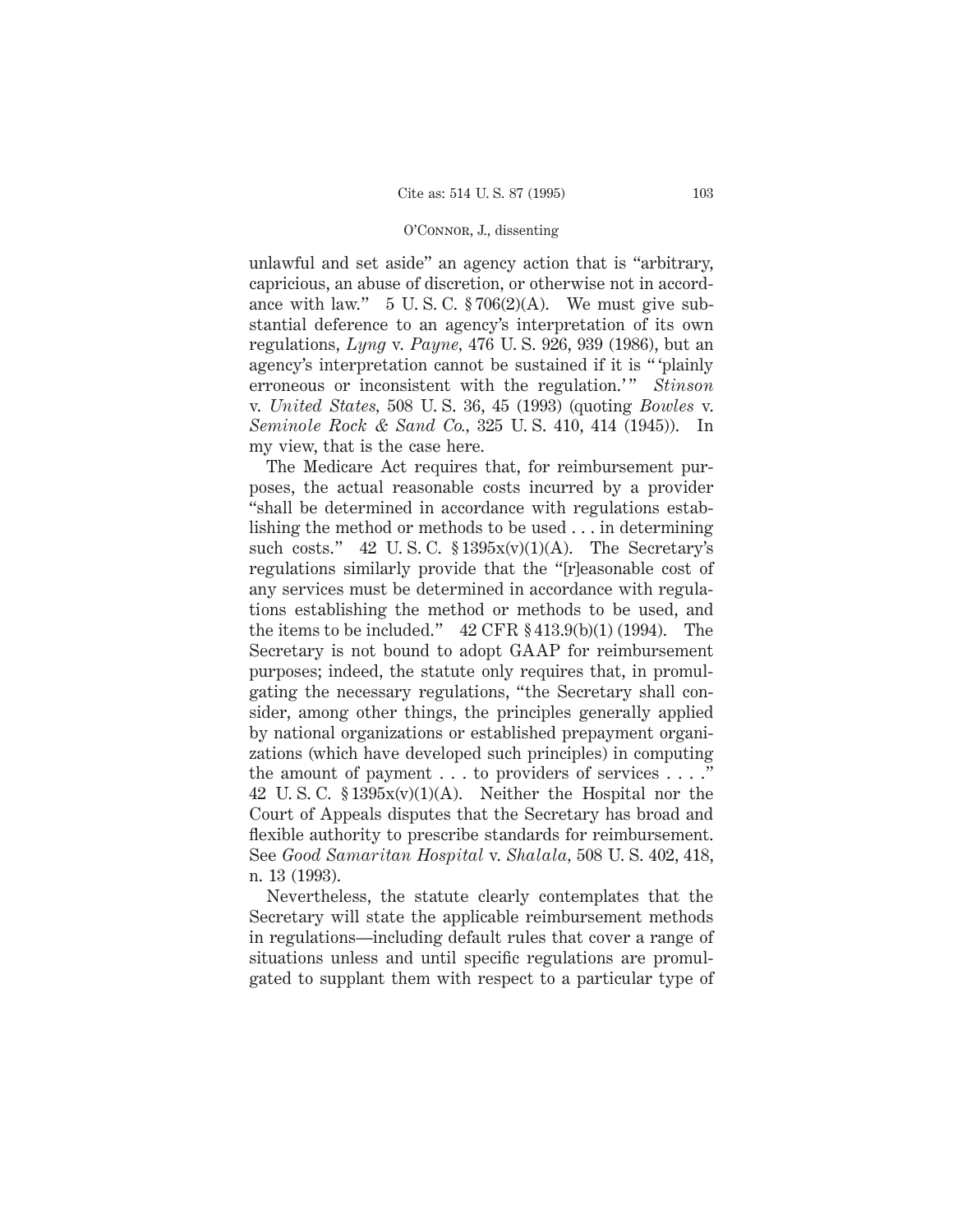cost. Indeed, despite the Court's suggestion to the contrary, *ante,* at 96, only by employing such default rules can the Secretary operate the sensible, comprehensive reimbursement scheme that Congress envisioned. Otherwise, without such background guidelines, providers would not have the benefit of regulations establishing the accounting principles upon which reimbursement decisions will be based, and administrators would be free to select, without having to comply with notice and comment procedures, whatever accounting rule may appear best in a particular context (so long as it meets minimum standards of rationality). In my view, the question becomes simply whether the Secretary has in fact adopted GAAP as the default rule for cost reimbursement accounting.

Like the Court, see *ante,* at 95–96, I do not think that 42 CFR § 413.24(a) (1994), which provides that Medicare cost data "must be based on . . . the accrual basis of accounting," requires the use of GAAP. As the regulation itself explains, "[u]nder the accrual basis of accounting, revenue is reported in the period when it is earned, regardless of when it is collected, and expenses are reported in the period in which they are incurred, regardless of when they are paid." § 413.24(b)(2). This definition of "accrual basis" simply incorporates the dictionary understanding of the term, thereby distinguishing the method required of cost providers from "cash basis" accounting (under which revenue is reported only when it is actually received and expenses are reported only when they are actually paid). GAAP employs the generally accepted form of accrual basis accounting, but not the only possible form. In fact, both the applicable GAAP rule, established by Early Extinguishment of Debt, Accounting Principles Board Opinion No. 26 (1972), reprinted at App. 62, and PRM § 233 appear to reflect accrual, as opposed to cash basis, accounting principles.

Although § 413.24 simply opens the door for the Secretary to employ GAAP, § 413.20 makes clear that she has, in fact,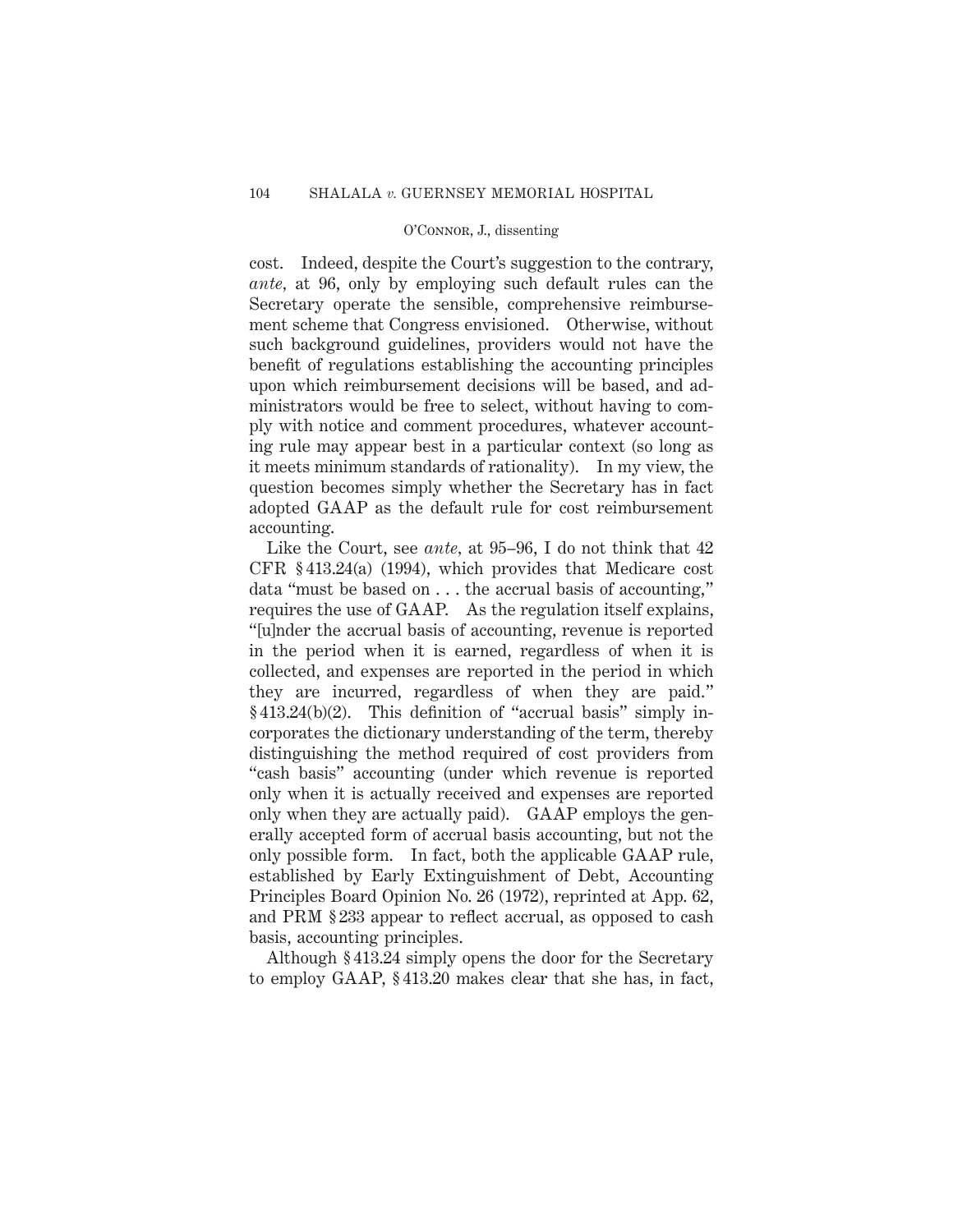incorporated GAAP into the cost reimbursement process. That section provides that "[s]tandardized definitions, accounting, statistics, and reporting practices that are widely accepted in the hospital and related fields are followed." § 413.20(a). As the Court of Appeals noted, "[i]t is undisputed, in the case at bar, that Guernsey Memorial Hospital keeps its books on the accrual basis of accounting and in accordance with generally accepted accounting principles." *Guernsey Memorial Hospital* v. *Secretary of HHS,* 996 F. 2d 830, 834 (CA6 1993). Similarly, related entities in the health care field employ GAAP as their standardized accounting practices. See American Institute of Certified Public Accountants, Audits of Providers of Health Care Services § 3.01, p. 11 (1993) ("Financial statements of health care entities should be prepared in conformity with generally accepted accounting principles"); Brief for American Hospital Association et al. as *Amici Curiae* 7–8 ("Generally accepted accounting principles have always provided the standard definitions and accounting practices applied by nongovernment hospitals in maintaining their books and records"). Accordingly, the Secretary concedes that, under § 413.20, the Hospital at the very least was required to submit its request for Medicare reimbursement in accordance with GAAP. *Guernsey Memorial Hospital* v. *Sullivan,* 796 F. Supp. 283, 288–289 (SD Ohio 1992); Tr. of Oral Arg. 8.

The remainder of § 413.20 demonstrates, moreover, that the accounting practices commonly used in the health care field determine how costs will be reimbursed by Medicare, not just how they are to be reported. The first sentence of § 413.20(a) begins with a statement that the provision explains what "[t]he principles of *cost reimbursement* require." (Emphasis added.) And the sentence emphasizing that standardized accounting and reporting practices "are followed" is itself accompanied by the promise that "[c]hanges in these practices and systems will not be required in order to determine costs payable [that is, reimbursable] under the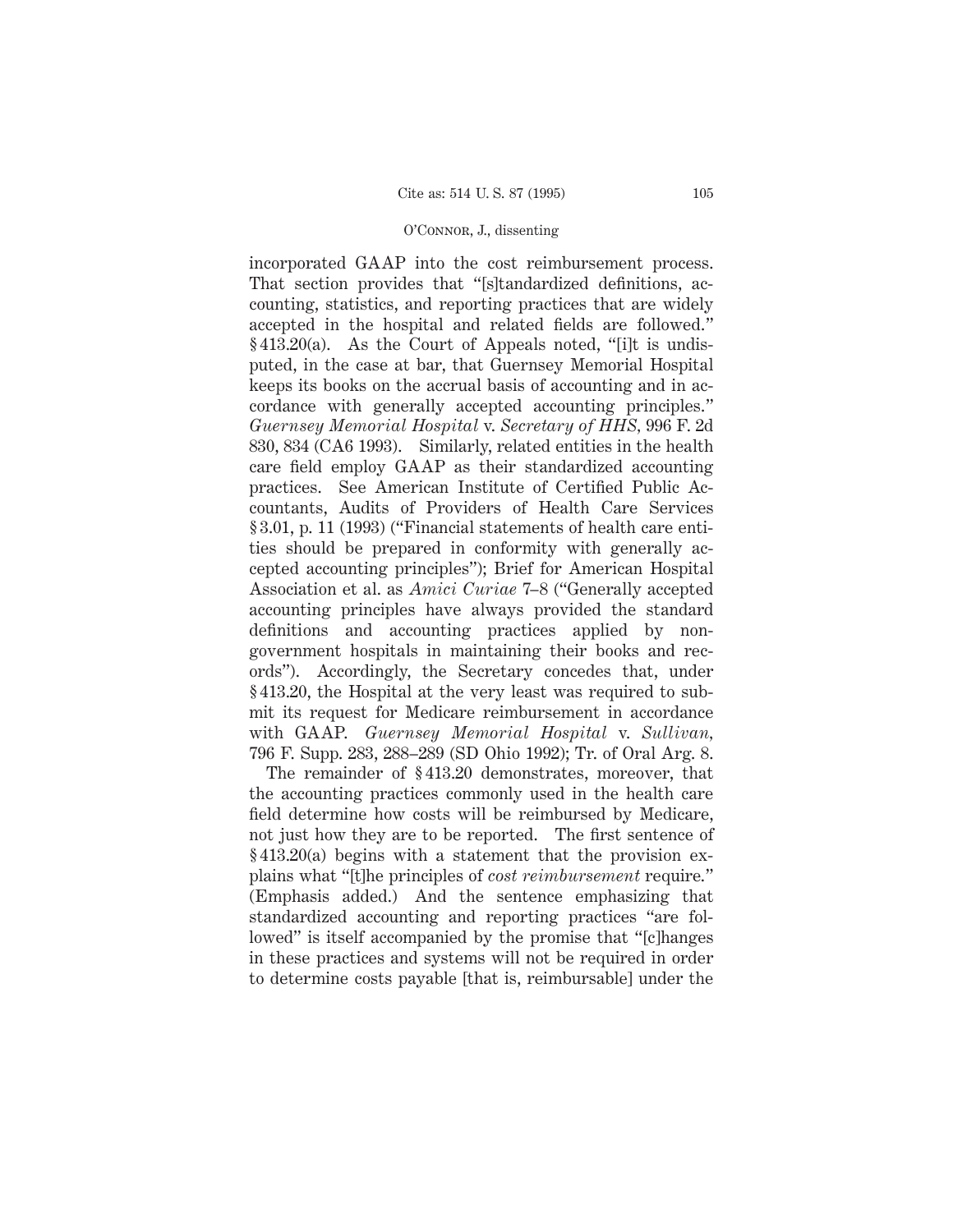principles of reimbursement." The language of the regulation, taken as a whole, indicates that the accounting system maintained by the provider ordinarily forms the basis for determining how Medicare costs will be reimbursed. I find it significant that the Secretary, through the Administrator of the Health Care Finance Administration, has changed her interpretation of this regulation, having previously concluded that this provision generally requires the costs of Medicare providers to be reimbursed according to GAAP when that construction was to her benefit. See *Dr. David M. Brotman Memorial Hospital* v. *Blue Cross Assn./Blue Cross of Southern California,* HCFA Admin. Decision, CCH Medicare and Medicaid Guide ¶ 30,922, p. 9839 (1980) (holding that, "[u]nder  $42$  CFR  $405.406$  [now codified as  $§413.20$ ], the determination of costs payable under the program should follow standardized accounting practices" and applying the GAAP rule—that credit card costs should be treated as expenses in the period incurred—and not the PRM's contrary rule—that such costs should be considered reductions of revenue).

Following the Secretary's current position, the Court concludes, *ante,* at 92–93, that § 413.20 was intended to do no more than reassure Medicare providers that they would not be required fundamentally to alter their accounting practices for reporting purposes. Indeed, the Court maintains, the regulation simply ensures the existence of adequate provider financial records, maintained according to widely accepted accounting practices, that will enable the Secretary to calculate the costs payable under the Medicare program using some other systemwide method of determining costs, which method she does not, and need not, state in any regulations. For several reasons, I find the Court's interpretation of § 413.20 untenable.

Initially, the Court's view is belied by the text and structure of the regulations. As the Court of Appeals noted, "the sentence in  $[\$413.20(a)]$  that says standardized reporting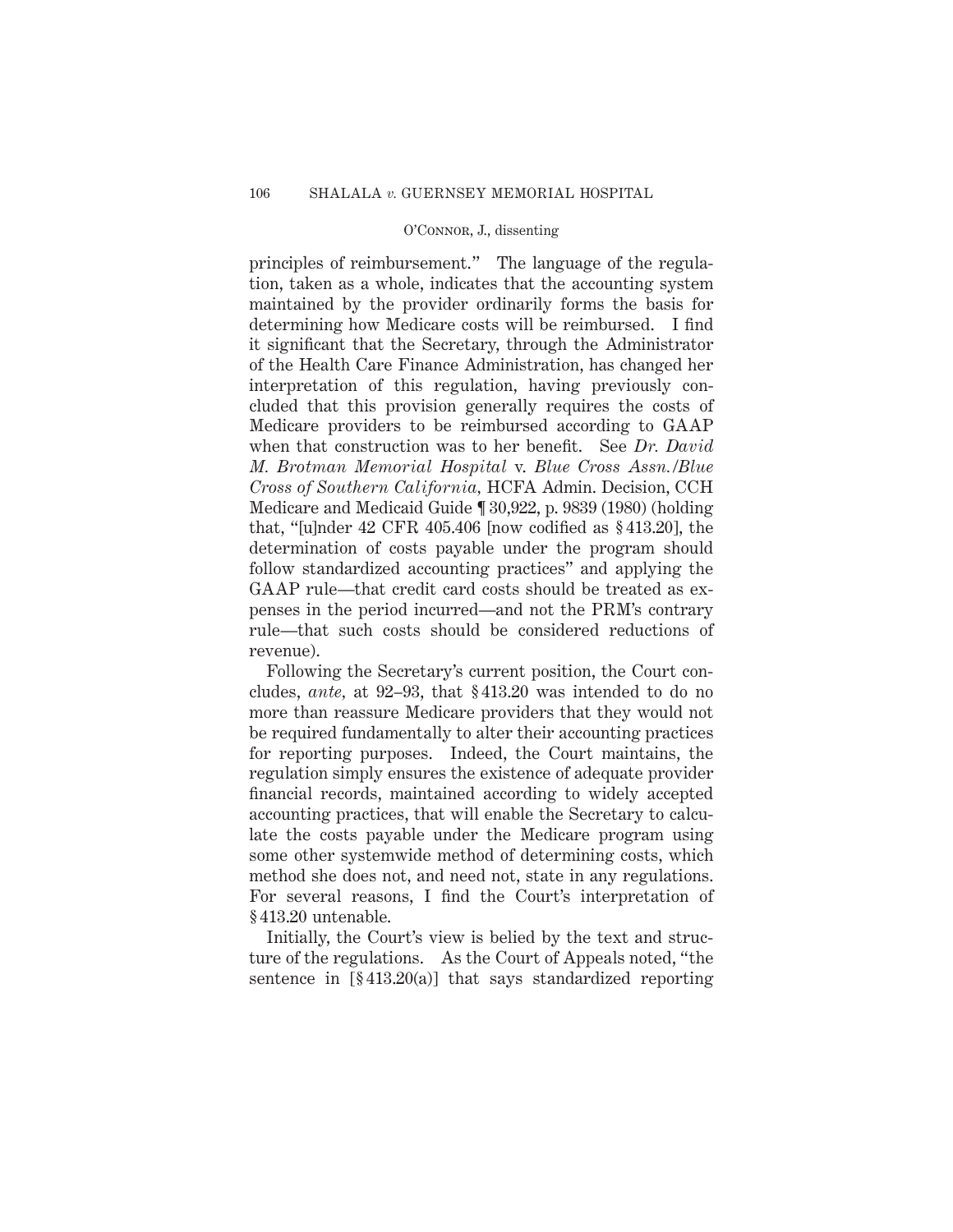practices 'are followed' does not exist in a vacuum." 996 F. 2d, at 835. The Provider Reimbursement Review Board has explained: "[T]he purpose of cost reporting is to enable a hospital's costs to be known so that its reimbursement can be calculated. For that reason, there must be some consistency between the fundamental principles of cost reporting and those principles used for cost reimbursement." *Fort Worth Osteopathic Medical Center* v. *Blue Cross and Blue Shield Ass'n/Blue Cross and Blue Shield of Texas,* CCH Medicare and Medicaid Guide ¶ 40,413, p. 31,848 (1991). The text of § 413.20 itself establishes this link between cost reporting and cost reimbursement by explaining that a provider hospital generally need not modify its accounting and reporting practices in order to determine what costs Medicare will reimburse. That is, "the methods of determining costs payable under Medicare involve making use of data available from the institution's basis accounts, as usually maintained, to arrive at equitable and proper payment for services to beneficiaries." § 413.20(a). By linking the reimbursement process to the provider's existing financial records, the regulation contemplates that both the agency and the provider will be able to determine what costs are reimbursable. It would make little sense to tie cost reporting to cost reimbursement in this manner while simultaneously mandating different accounting systems for each.

In addition, as the Court aptly puts it, "[t]he logical sequence of a regulation . . . can be significant in interpreting its meaning." *Ante,* at 94. Consideration of how a provider's claim for reimbursement is processed undermines the Court's interpretation of § 413.20(a). The Court suggests that the fiscal intermediaries who make the initial reimbursement decisions take a hospital's cost report as raw data and apply a separate set of accounting principles to determine the proper amount of reimbursement. In certain situations, namely where the regulations provide for specific departures from GAAP, this is undoubtedly the case. But the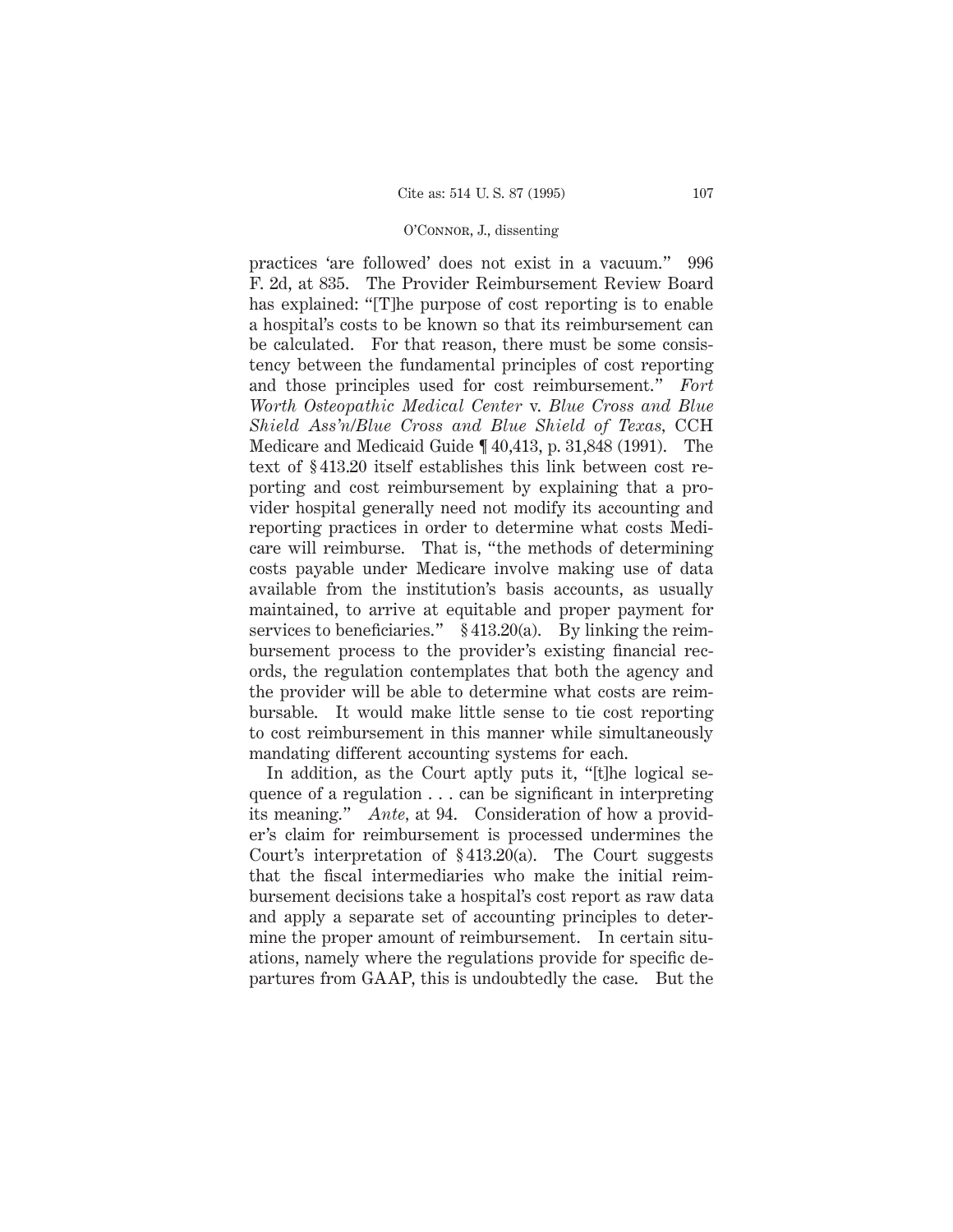description of the intermediary's role in the regulations contemplates reliance on the GAAP-based cost report *as determining reimbursable costs* in considering the ordinary claim. See, *e. g.,* § 413.60(b) (providing that, "[a]t the end of the [reporting] period, the actual apportionment, *based on the cost finding and apportionment methods selected by the provider, determines* the Medicare reimbursement for the actual services provided to beneficiaries during the period" (emphasis added)); § 413.64(f)(2) ("In order to reimburse the provider as quickly as possible, an initial retroactive adjustment will be made as soon as the cost report is received. For this purpose, *the costs will be accepted as reported, unless there are obvious errors or inconsistencies, subject to later audit.* When an audit is made and the final liability of the program is determined, a final adjustment will be made" (emphasis added)). The fiscal intermediary, then, is essentially instructed to check the hospital's cost report for accuracy, reasonableness, and presumably compliance with the regulations. But that task seems to operate within the framework of the hospital's normal accounting procedure—*i. e.,* GAAP and not some alternative, uncodified set of accounting principles employed by the Secretary. See generally 42 CFR §§ 421.1–421.128 (1994).

I take seriously our obligation to defer to an agency's reasonable interpretation of its own regulations, particularly "when, as here, the regulation concerns 'a complex and highly technical regulatory program,' in which the identification and classification of relevant 'criteria necessarily require significant expertise and entail the exercise of judgment grounded in policy concerns.'" *Thomas Jefferson Univ.* v. *Shalala,* 512 U. S. 504, 512 (1994) (quoting *Pauley* v. *BethEnergy Mines, Inc.,* 501 U. S. 680, 697 (1991)). In this case, however, the Secretary advances a view of the regulations that would force us to conclude that she has not fulfilled her statutory duty to promulgate regulations determining the methods by which reasonable Medicare costs are to be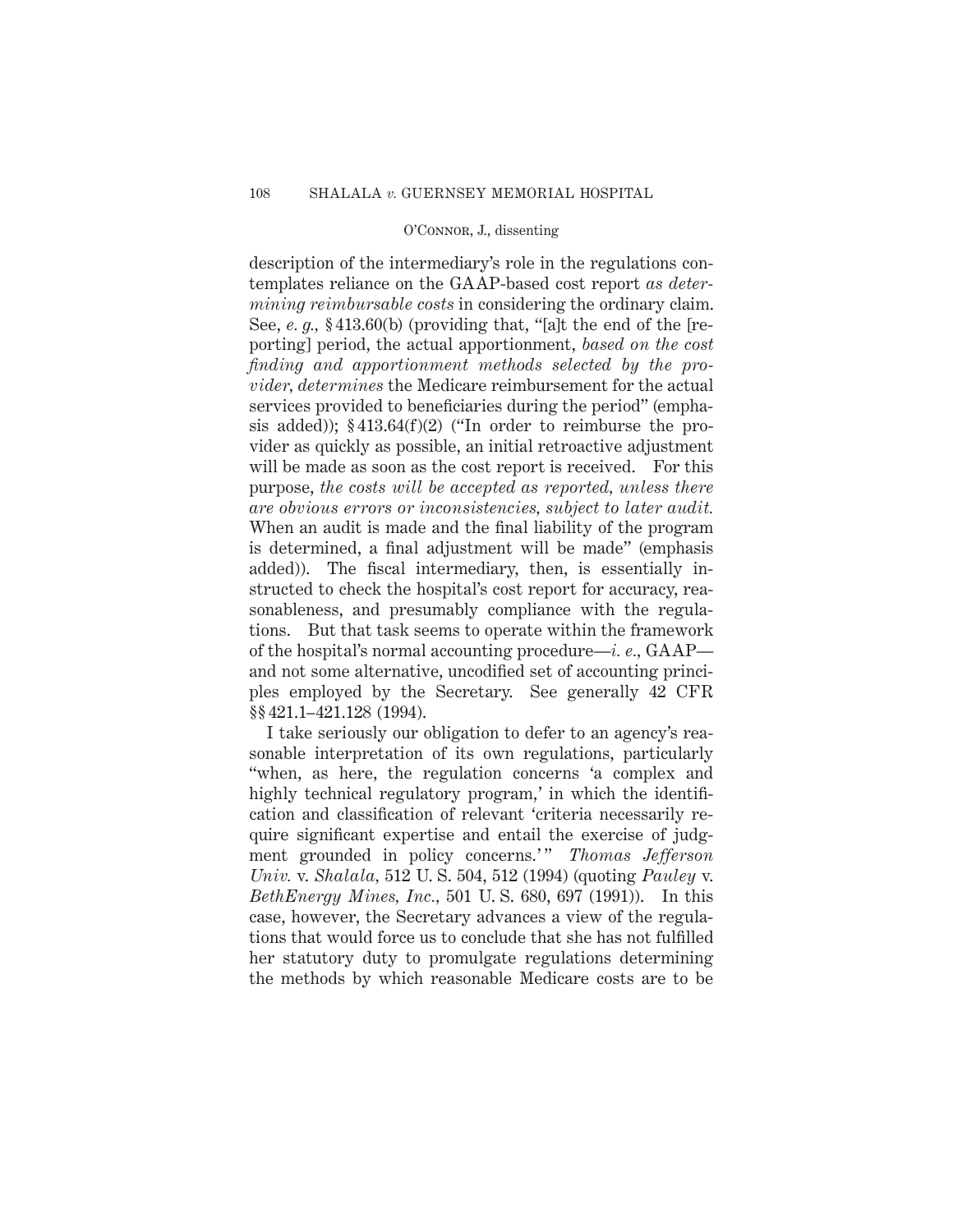calculated. If § 413.20 does not incorporate GAAP as the basic method for determining cost reimbursement in the absence of a more specific regulation, then there is *no* regulation that specifies an overall methodology to be applied in the cost determination process. Given that the regulatory scheme could not operate without such a background method, and given that the statute requires the Secretary to make reimbursement decisions "in accordance with regulations establishing the method or methods to be used," 42 U. S. C.  $\S 1395x(v)(1)(A)$ , I find the Secretary's interpretation to be unreasonable and unworthy of deference.

Unlike the Court, therefore, I would hold that § 413.20 requires the costs incurred by Medicare providers to be reimbursed according to GAAP in the absence of a specific regulation providing otherwise. The remainder of my decision flows from this conclusion. PRM § 233, which departs from the GAAP rule concerning advance refunding losses, does not have the force of a regulation because it was promulgated without notice and comment as required by the Administrative Procedure Act, 5 U. S. C. § 553. And, contrary to the Secretary's argument, PRM § 233 cannot be a valid "interpretation" of the Medicare regulations because it is clearly at odds with the meaning of § 413.20 itself. Thus, I would conclude that the Secretary's refusal, premised upon an application of PRM § 233, to reimburse the Hospital's bond defeasement costs in accordance with GAAP was invalid.

II

The remaining arguments advanced by the Court in support of the Secretary's position do not alter my view of the regulatory scheme. The Court suggests that a contrary decision, by requiring the Secretary to comply with the notice and comment provisions of the Administrative Procedure Act in promulgating reimbursement regulations, would impose an insurmountable burden on the Secretary's administration of the Medicare program. I disagree. Congress obviously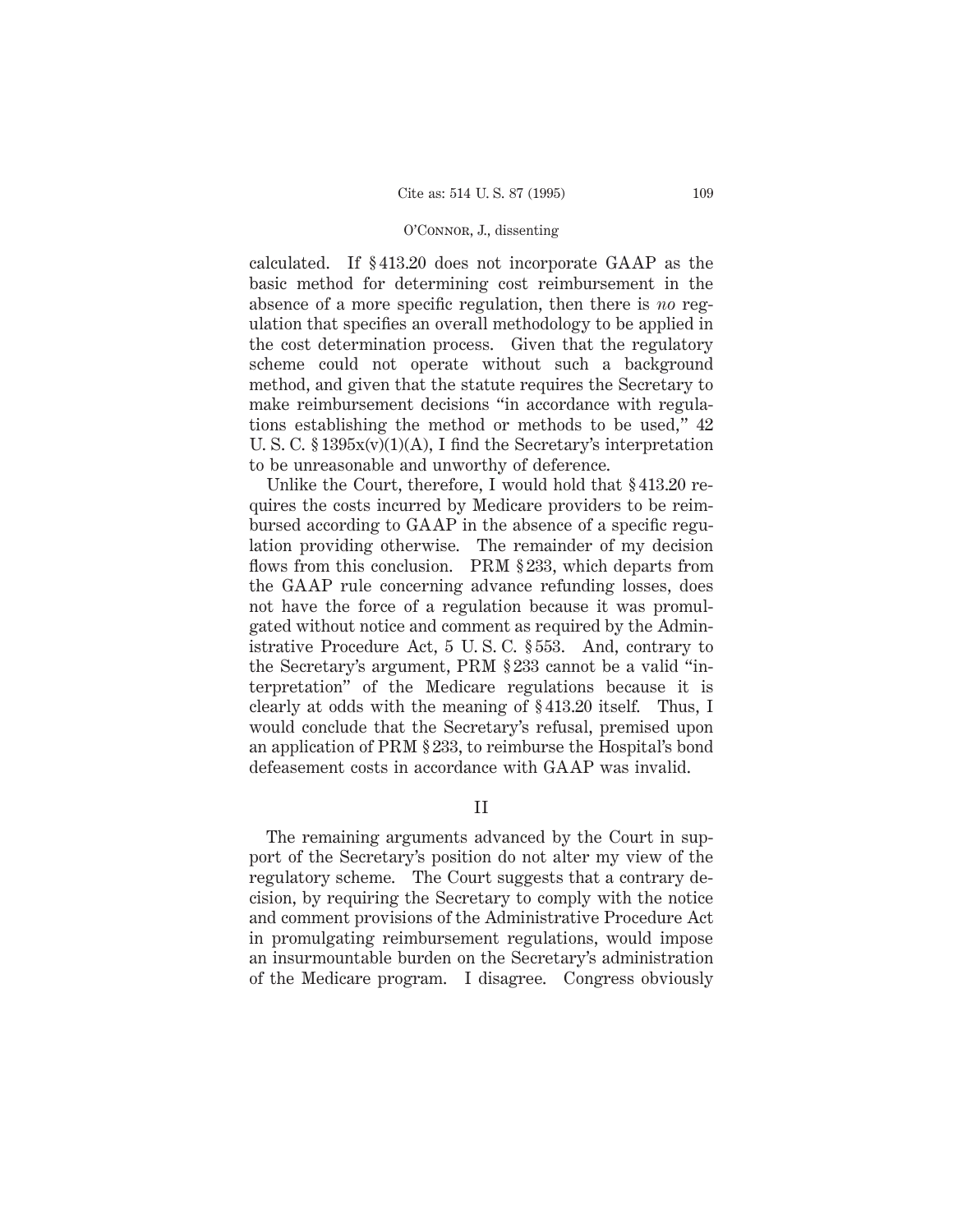thought that the Secretary could manage that task when it required that she act by regulation. Moreover, despite the Court's suggestion, *ante,* at 96, nothing in my position requires the agency to adopt substantive rules addressing every detailed and minute reimbursement issue that might arise. An agency certainly cannot foresee every factual scenario with which it may be presented in administering its programs; to fill in the gaps, it must rely on adjudication of particular cases and other forms of agency action, such as the promulgation of interpretive rules and policy statements, that give effect to the statutory principles and the background methods embodied in the regulations. Far from being foreclosed from case-by-case adjudication, the Secretary is simply obligated, in making those reimbursement decisions, to abide by whatever ground rules she establishes by regulation. Under the Court's reading of the regulations, the Secretary in this case did not apply any accounting principle found in the regulations to the specific facts at issue—and indeed could not have done so because no such principles are stated outside the detailed provisions governing particular reimbursement decisions. I believe that the Medicare Act's command that reimbursement requests by providers be evaluated "in accordance with regulations establishing the method or methods to be used" precludes this result.

Moreover, I find it significant that the bond defeasement situation at issue here *was* foreseen. If the Secretary had the opportunity to include a section on advance refunding costs in the PRM, then she could have promulgated a regulation to that effect in compliance with the Administrative Procedure Act, thereby giving the public a valuable opportunity to comment on the regulation's wisdom and those adversely affected the chance to challenge the ultimate rule in court. An agency is bound by the regulations it promulgates and may not attempt to circumvent the amendment process through substantive changes recorded in an informal policy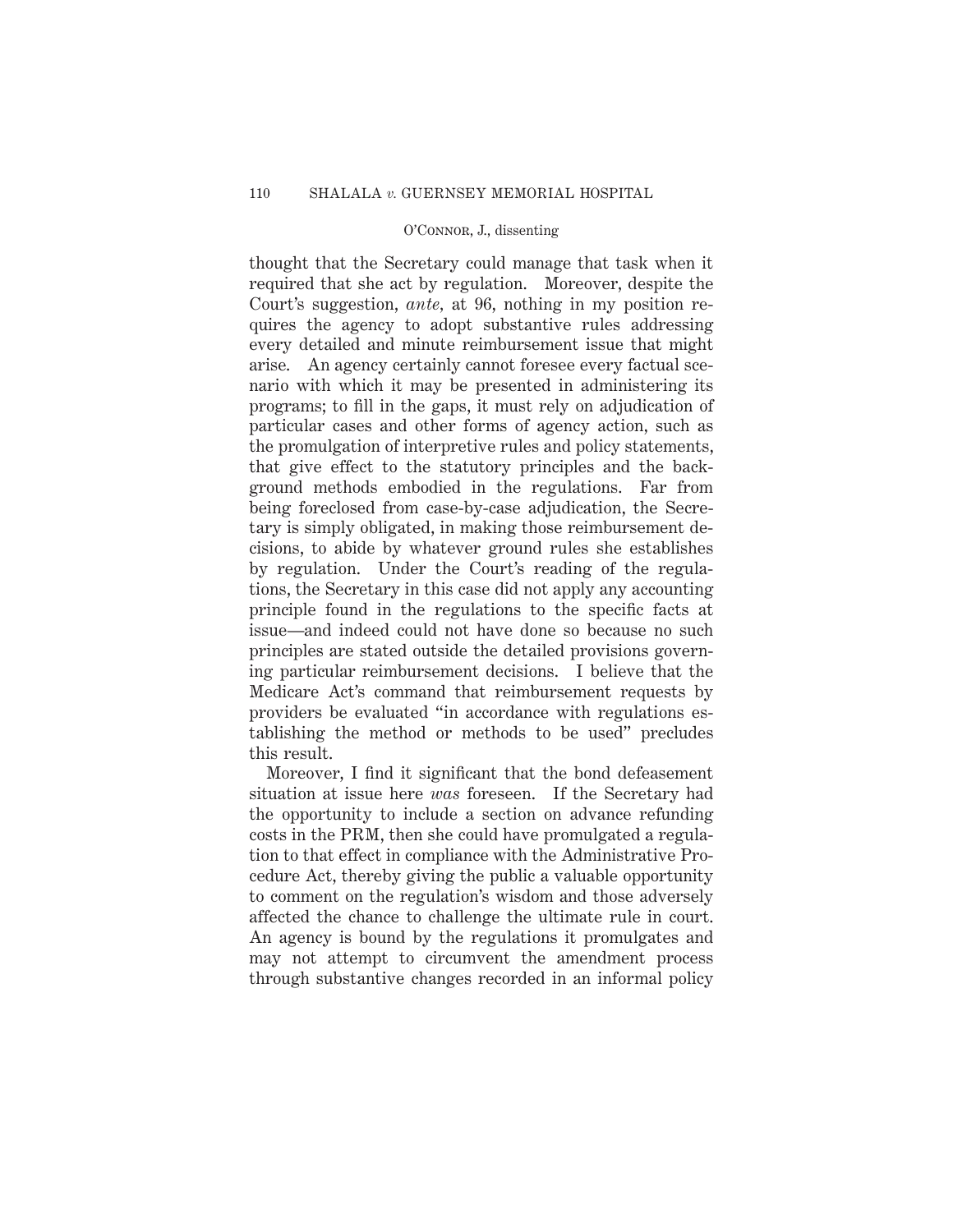manual that are unsupported by the language of the regulation. Here, Congress expressed a clear policy in the Medicare Act that the reimbursement principles selected by the Secretary—whatever they may be—must be adopted subject to the procedural protections of the Administrative Procedure Act. I would require the Secretary to comply with that statutory mandate.

The PRM, of course, remains an important part of the Medicare reimbursement process, explaining in detail what the regulations lay out in general and providing those who must prepare and process claims with the agency's statements of policy concerning how those regulations should be applied in particular contexts. One role for the manual, therefore, is to assist the Secretary in her daunting task of overseeing the thousands of Medicare reimbursement decisions made each year. As the foreword to the PRM explains, "[t]he procedures and methods set forth in this manual have been devised to accommodate program needs and the administrative needs of providers and their intermediaries and will assure that the reasonable cost regulations are uniformly applied nationally without regard to where covered services are furnished." Indeed, large portions of the PRM are devoted to detailed examples, including step-bystep calculations, of how certain rules should be applied to particular facts. The manual also provides a forum for the promulgation of interpretive rules and general statements of policy, types of agency action that describe what the agency believes the statute and existing regulations require but that do not alter the substantive obligations created thereby. Such interpretive rules are exempt from the notice and comment provisions of the Administrative Procedure Act, see 5 U. S. C. § 553(b)(A), but they must *explain* existing law and not *contradict* what the regulations require.

As a result, the policy considerations upon which the Court focuses, see *ante,* at 97–100, are largely beside the point. Like the Court of Appeals, I do not doubt that the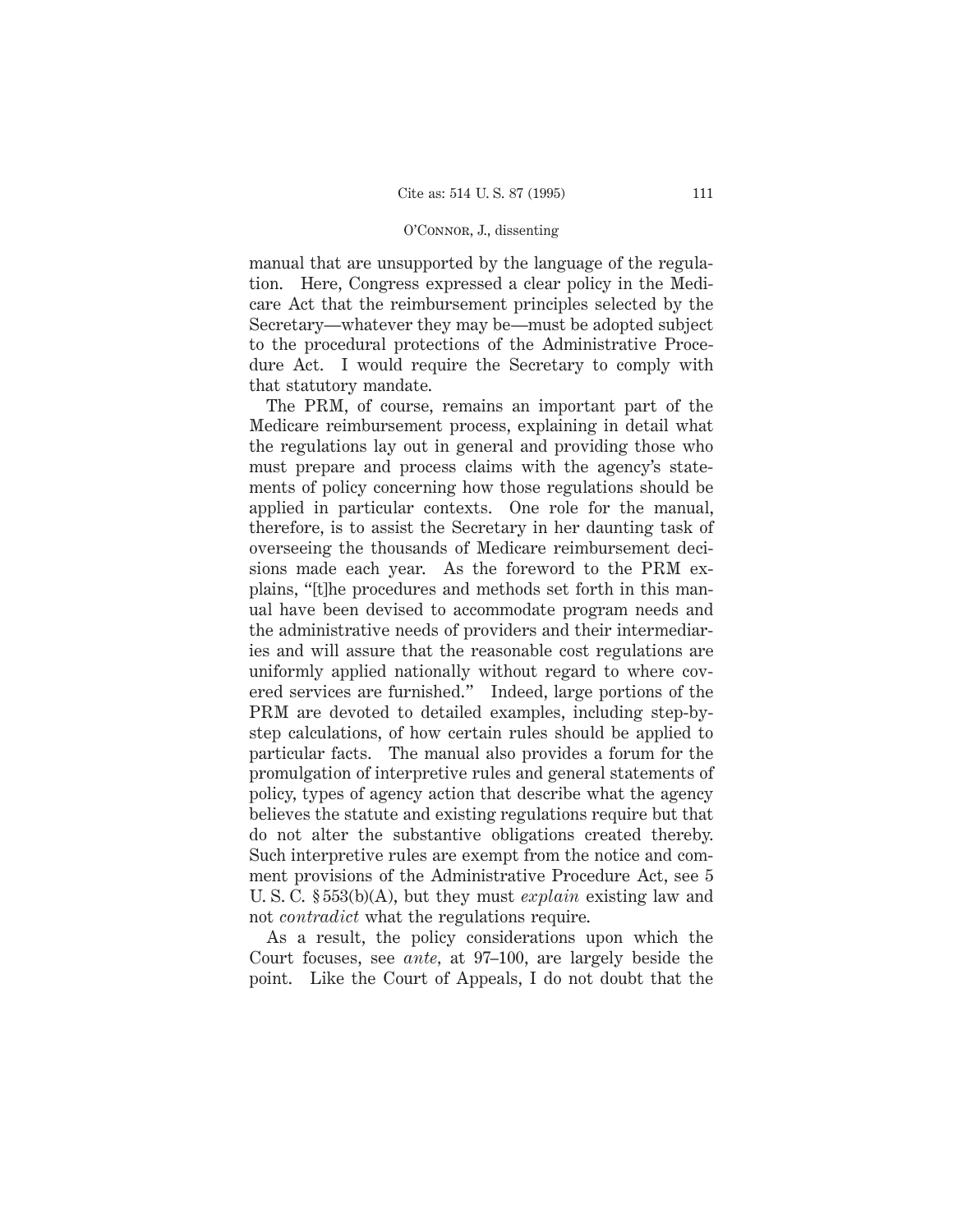amortization approach embodied in PRM § 233 "squares with economic reality," 996 F. 2d, at 834, and would likely be upheld as a rational regulation were it properly promulgated. Nor do I doubt that amortization of advance refunding costs may have certain advantages for Medicare reimbursement purposes. It is certainly true that the Act prohibits the Medicare program from bearing more or less than its proper share of hospital costs, 42 U.S.C.  $\S 1395x(v)(1)(A)(i)$ , but immediate recognition of advance refunding losses does not violate this principle. While the Court, like the Secretary, assumes that advance refunding costs are properly attributed to health care services rendered over a number of years, it does not point to any evidence in the record substantiating that proposition. In fact, what testimony there is supports the view that it is appropriate to recognize advance refunding losses in the year of the transaction because the provider no longer carries the costs of the refunded debt on its books thereafter; the losses in question simply represent a onetime recognition of the difference between the net carrying costs of the old bonds and the price necessary to reacquire them. See, *e. g.,* App. 14–15, 22. While reasonable people may debate the merits of the two options, the point is that both appear in the end to represent economically reasonable and permissible methods of determining what costs are properly reimbursable and when. Given that neither approach is commanded by the statute, the cross-subsidization argument should not alter our reading of § 413.20.

Finally, the Secretary argues that she was given a "broad and flexible mandate" to prescribe standards for Medicare reimbursement, and that, as a result, "it is exceedingly unlikely that the Secretary would have intended, in general regulations promulgated as part of the initial implementation of the Medicare Act, to abdicate to the accounting profession (or to anyone else) ultimate responsibility for making particular cost reimbursement determinations." Brief for Petitioner 19. She points out that the purpose of Medicare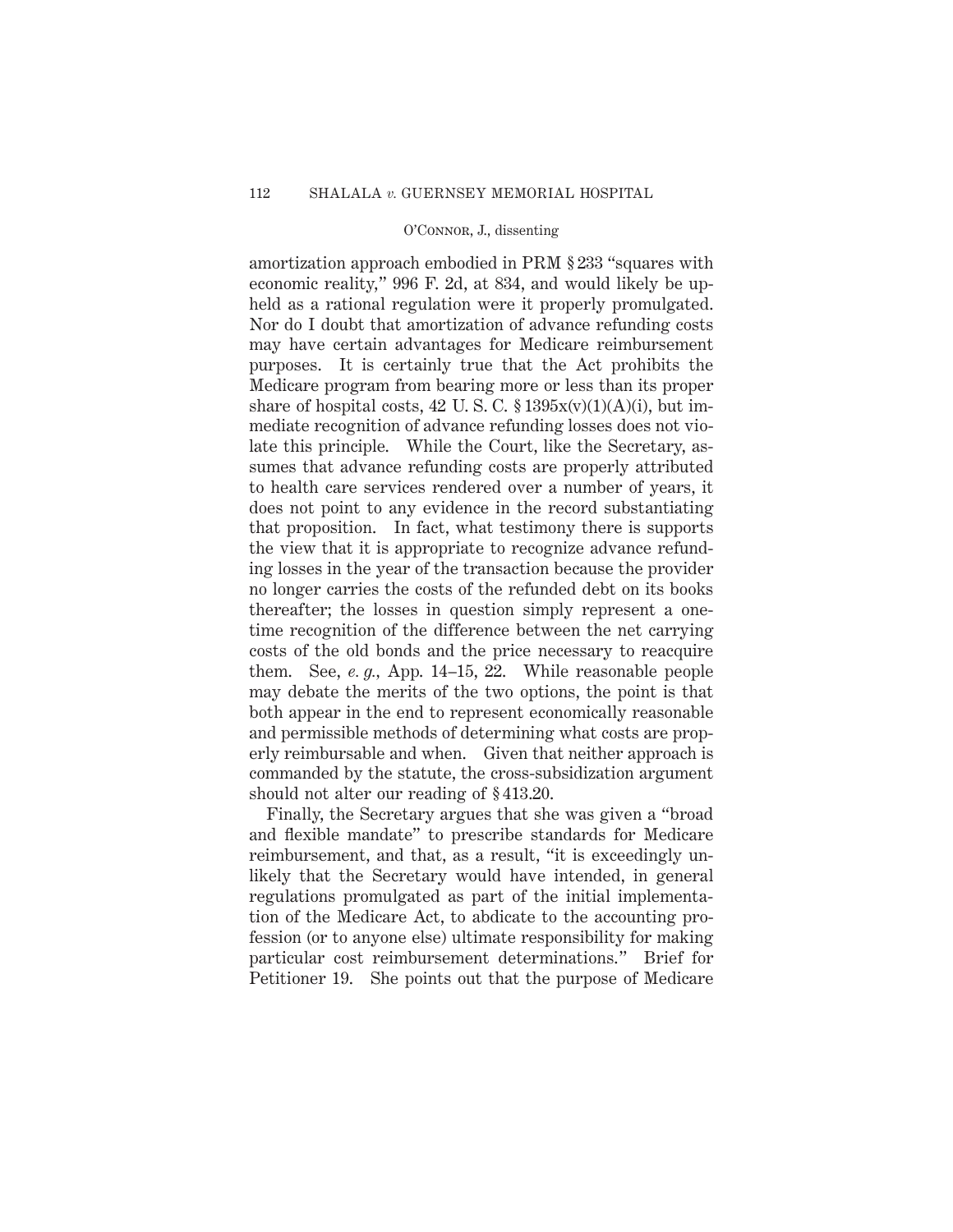reimbursement, to provide payment of the necessary costs of efficient delivery of covered services to Medicare beneficiaries, may not be identical to the objective of financial accounting, which is "to provide useful information to management, shareholders, creditors, and others properly interested" and "has as its foundation the principle of [financial] conservatism." *Thor Power Tool Co.* v. *Commissioner,* 439 U. S. 522, 542 (1979) (rejecting taxpayer's assertion that an accounting principle that conforms to GAAP must be presumed to be permissible for tax purposes). The Court makes this argument as well. See *ante,* at 100–101.

Reading the regulations to employ GAAP, even though it is possible that the relevant reimbursement standard will change over time as the position of the accounting profession evolves, does not imply an abdication of statutory authority but a necessary invocation of an established body of accounting principles to apply where specific regulations have not provided otherwise. The Secretary is, of course, not bound by GAAP in such a situation and, indeed, has promulgated reimbursement *regulations* that depart from the GAAP default rule in specific situations. Compare, *e. g.,* § 413.134 (f)(2) (limited recognition of gain or loss on involuntary conversion of depreciable asset) with R. Kay & D. Searfoss, Handbook of Accounting and Auditing, ch. 15, p. 14 (2d ed. 1989 and 1994 Supp.) (gains or losses are recognized under GAAP in the period of disposal of a depreciable asset, even if reinvested in a similar asset). The Secretary would also be free to devise a reimbursement scheme that does not involve GAAP as a background principle at all if she believes, as the Court argues, that use of GAAP binds her to a cost allocation methodology ill suited to Medicare reimbursement, see *ante,* at 101. Our task is simply to review the regulations the Secretary has in fact adopted, and I conclude that the Secretary has incorporated GAAP as the reimbursement default rule.